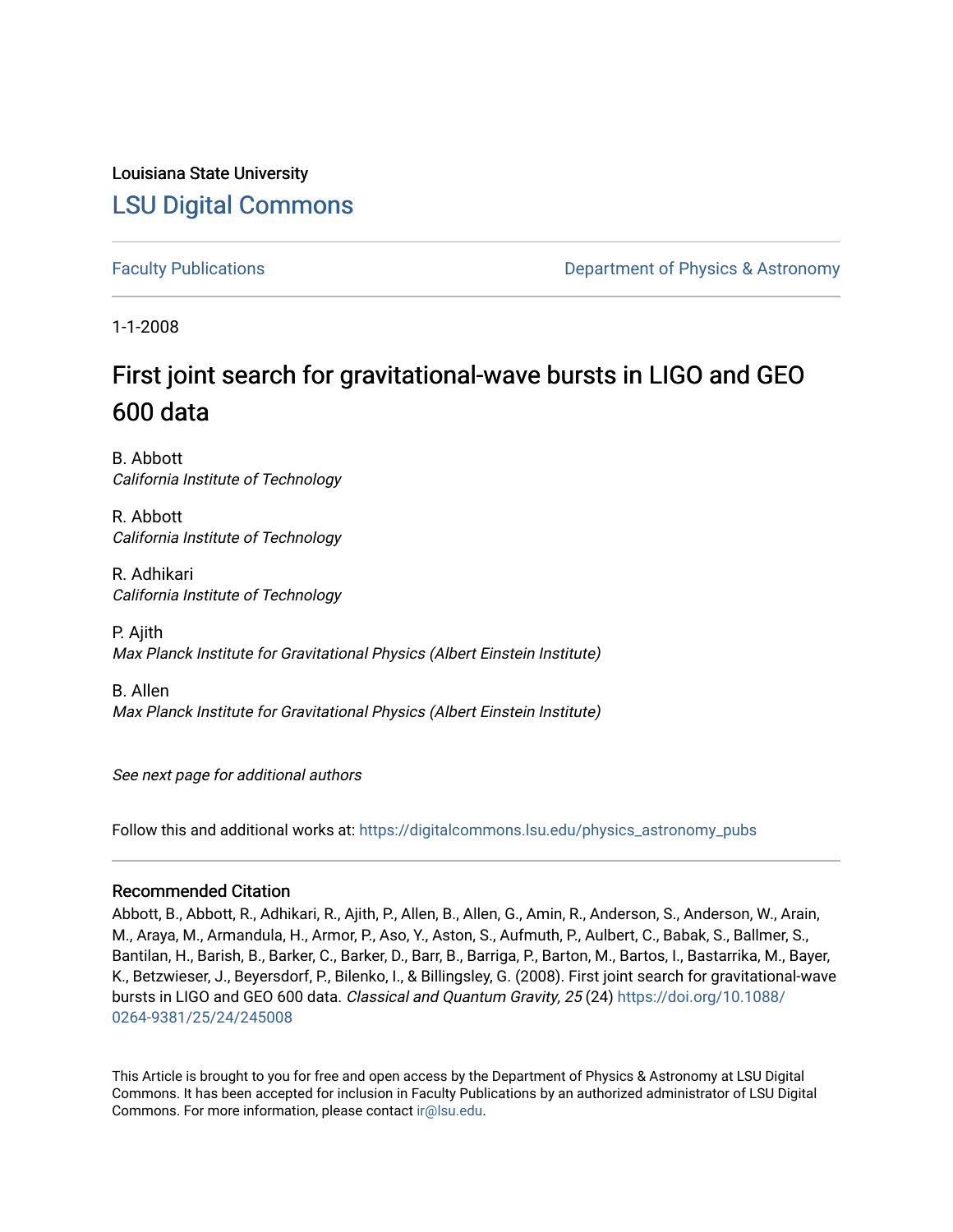## Authors

B. Abbott, R. Abbott, R. Adhikari, P. Ajith, B. Allen, G. Allen, R. Amin, S. B. Anderson, W. G. Anderson, M. A. Arain, M. Araya, H. Armandula, P. Armor, Y. Aso, S. Aston, P. Aufmuth, C. Aulbert, S. Babak, S. Ballmer, H. Bantilan, B. C. Barish, C. Barker, D. Barker, B. Barr, P. Barriga, M. A. Barton, I. Bartos, M. Bastarrika, K. Bayer, J. Betzwieser, P. T. Beyersdorf, I. A. Bilenko, and G. Billingsley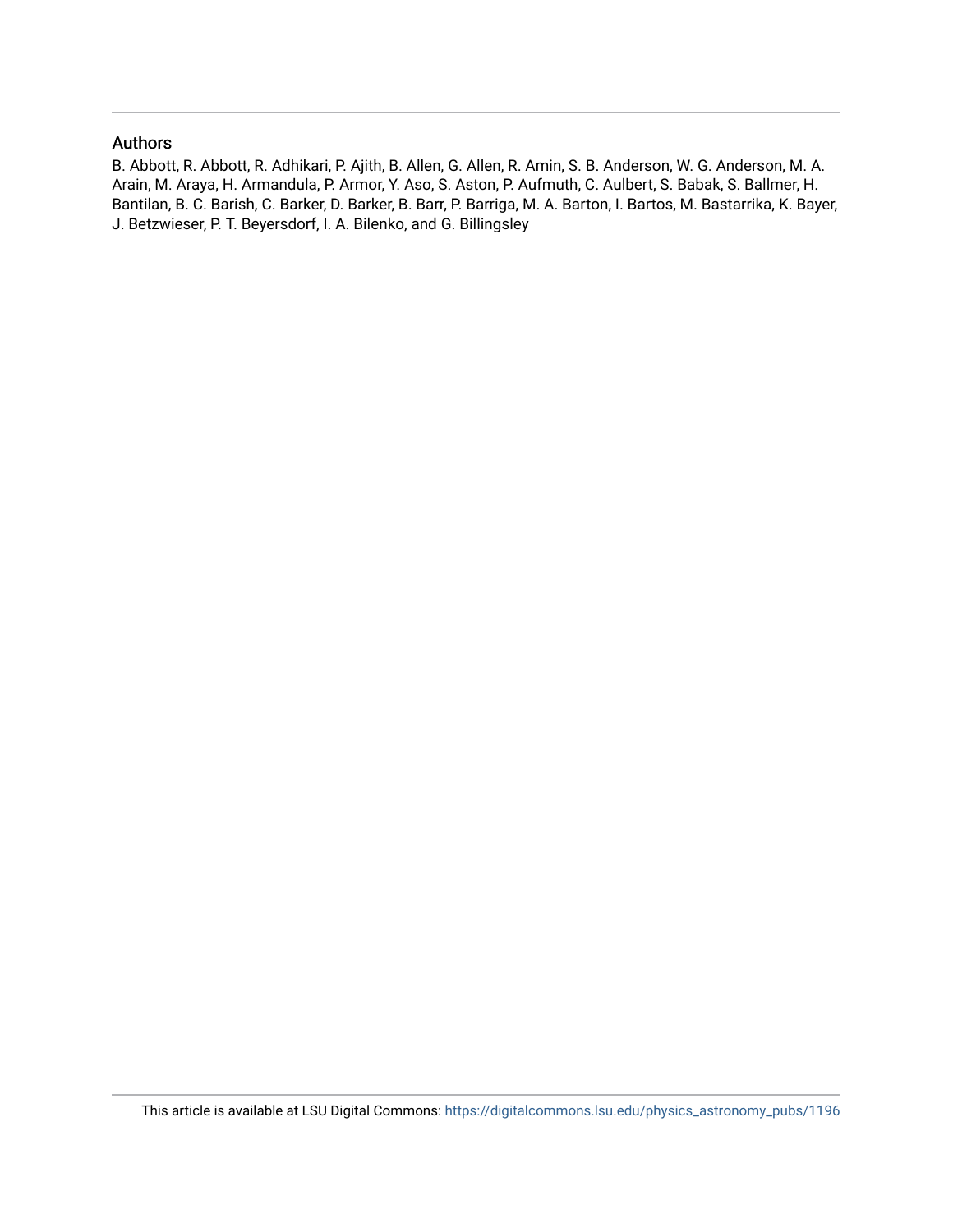

[Home](http://iopscience.iop.org/) [Search](http://iopscience.iop.org/search) [Collections](http://iopscience.iop.org/collections) [Journals](http://iopscience.iop.org/journals) [About](http://iopscience.iop.org/page/aboutioppublishing) [Contact us](http://iopscience.iop.org/contact) [My IOPscience](http://iopscience.iop.org/myiopscience)

First joint search for gravitational-wave bursts in LIGO and GEO 600 data

This article has been downloaded from IOPscience. Please scroll down to see the full text article. 2008 Class. Quantum Grav. 25 245008 (http://iopscience.iop.org/0264-9381/25/24/245008) View [the table of contents for this issue](http://iopscience.iop.org/0264-9381/25/24), or go to the [journal homepage](http://iopscience.iop.org/0264-9381) for more

Download details: IP Address: 131.251.133.25 The article was downloaded on 04/04/2012 at 12:59

Please note that [terms and conditions apply.](http://iopscience.iop.org/page/terms)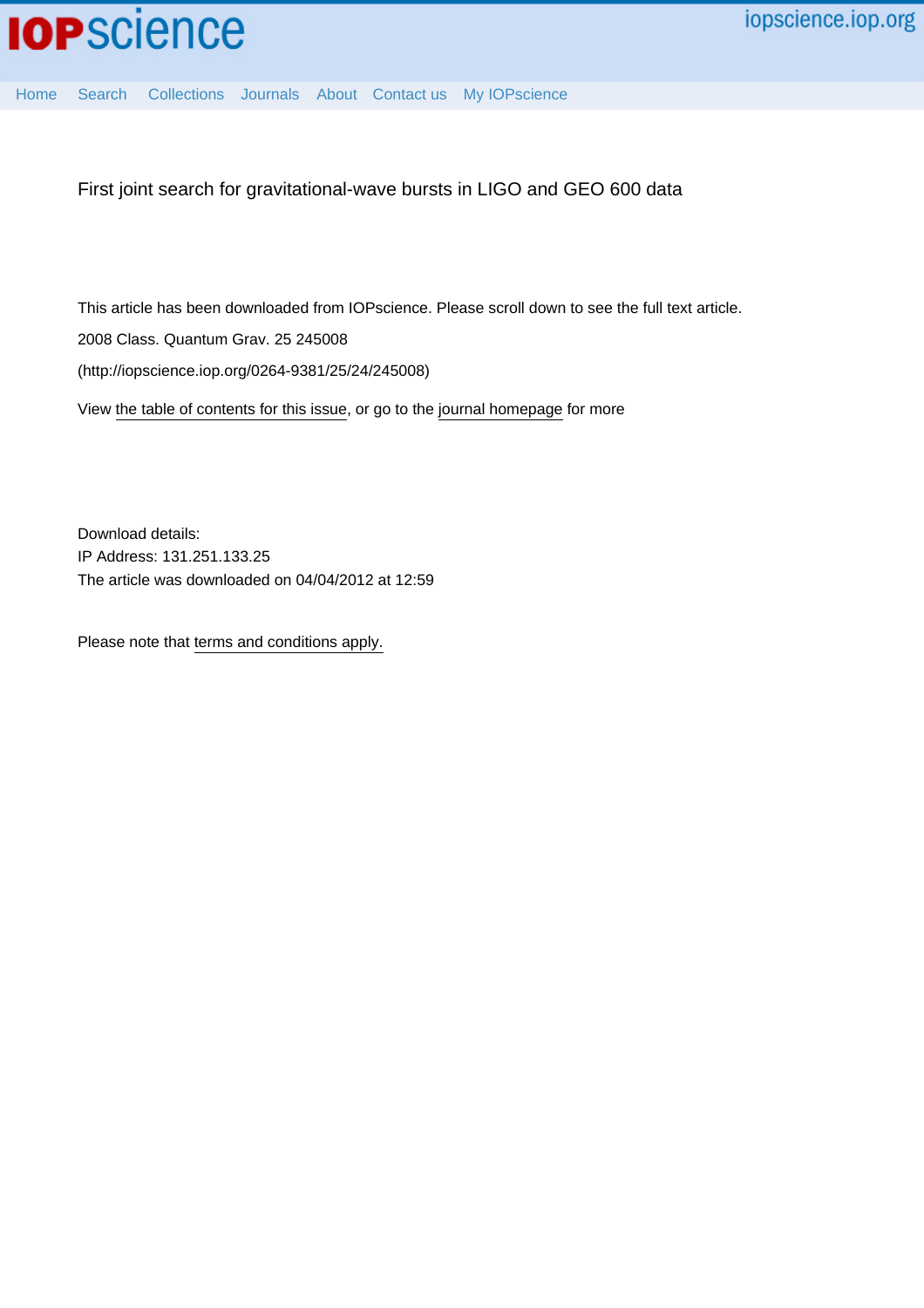# **First joint search for gravitational-wave bursts in LIGO and GEO 600 data**

 $\mathbf B$  Abbott<sup>1</sup>, **R** Abbott<sup>1</sup>, **R** Adhikari<sup>1</sup>, **P** Ajith<sup>2</sup>, **B** Allen<sup>2,3</sup>, G Allen<sup>4</sup>, **R Amin**<sup>5</sup> **, S B Anderson**<sup>1</sup> **, W G Anderson**<sup>3</sup> **, M A Arain**<sup>6</sup> **, M Araya**<sup>1</sup> **, H** Armandula<sup>1</sup>, P Armor<sup>3</sup>, Y Aso<sup>7</sup>, S Aston<sup>8</sup>, P Aufmuth<sup>9</sup>, C Aulbert<sup>2</sup>,  ${\bf S}$  Babak $^{10}$ ,  ${\bf S}$  Ballmer $^1$ ,  ${\bf H}$  Bantilan $^{11}$ ,  ${\bf B}$  C Barish $^1$ ,  ${\bf C}$  Barker $^{12}$ ,  ${\bf D}$  Barker $^{12}$ , **B Barr**13**, P Barriga**14**, M A Barton**13**, I Bartos**<sup>7</sup> **, M Bastarrika**13**, K Bayer**15**, J Betzwieser**<sup>1</sup> **, P T Beyersdorf**16**, I A Bilenko**17**, G Billingsley**<sup>1</sup> **, R Biswas**<sup>3</sup> **, E Black**<sup>1</sup> **, K Blackburn**<sup>1</sup> **, L Blackburn**15**, D Blair**14**, B Bland**12**, T P Bodiya**15**, L Bogue**18**, R Bork**<sup>1</sup> **, V Boschi**<sup>1</sup> **, S Bose**19**, P R Brady**<sup>3</sup> **, V B Braginsky**17**, J E Brau**20**, M Brinkmann**<sup>2</sup> **, A Brooks**<sup>1</sup> **, D A Brown**21**, G Brunet**15**, A Bullington**<sup>4</sup> **, A Buonanno**22**, O Burmeister**<sup>2</sup> **, R L Byer**<sup>4</sup> **, L Cadonati**23**, G Cagnoli**13**, J B Camp**24**, J Cannizzo**24**, K Cannon**<sup>1</sup> **, J Cao**<sup>15</sup>**, L Cardenas**<sup>1</sup> **, T Casebolt**<sup>4</sup> **, G Castaldi**<sup>25</sup>**, C Cepeda**<sup>1</sup> **, E Chalkley**<sup>13</sup>**, P Charlton**<sup>26</sup>**, S Chatterji**<sup>1</sup> **, S Chelkowski**<sup>8</sup> **, Y Chen**10,27**, N Christensen**<sup>11</sup>**, D Clark**<sup>4</sup> **, J Clark**<sup>13</sup>**, T Cokelaer**<sup>28</sup>**, R Conte**<sup>29</sup>**, D Cook**<sup>12</sup>**, T Corbitt**<sup>15</sup>**, D Coyne**<sup>1</sup> **, J D E Creighton**<sup>3</sup> **, A Cumming**<sup>13</sup>**, L Cunningham**<sup>13</sup>**, R M Cutler**<sup>8</sup> **, J Dalrymple**<sup>21</sup>**, K Danzmann**2,9**, G Davies**<sup>28</sup>**, D DeBra**<sup>4</sup> **, J Degallaix**<sup>10</sup>**, M Degree**<sup>4</sup> **, V Dergachev**<sup>30</sup>**, S Desai**<sup>31</sup>**, R DeSalvo**<sup>1</sup> **, S Dhurandhar**<sup>32</sup>**,MD´ıaz**<sup>33</sup>**, J Dickson**<sup>34</sup>**, A Di Credico**<sup>21</sup>**, A Dietz**<sup>28</sup>**, F Donovan**<sup>15</sup>**, K L Dooley**<sup>6</sup> **, E E Doomes**<sup>35</sup>**, R W P Drever**<sup>36</sup>**, I Duke**<sup>15</sup>**, J-C Dumas**<sup>14</sup>**, R J Dupuis**<sup>1</sup> **, J G Dwyer**<sup>7</sup> **, C Echols**<sup>1</sup> **, A Effler**<sup>12</sup>**, P Ehrens**<sup>1</sup> **, E Espinoza**<sup>1</sup> **, T Etzel**<sup>1</sup> **, T Evans**<sup>18</sup>**, S Fairhurst**<sup>28</sup>**, Y Fan**<sup>14</sup>**, D Fazi**<sup>1</sup> **, H Fehrmann**<sup>2</sup> **, M M Fejer**<sup>4</sup> **, L S Finn**<sup>31</sup>**, K Flasch**<sup>3</sup> **, N Fotopoulos**<sup>3</sup> **, A Freise**<sup>8</sup> **, R Frey**<sup>20</sup>**, T Fricke**1,37**, P Fritschel**<sup>15</sup>**, V V Frolov**<sup>18</sup>**, M Fyffe**<sup>18</sup>**, J Garofoli**<sup>12</sup>**, I Gholami**<sup>10</sup>**, J A Giaime**5,18**, S Giampanis**<sup>37</sup>**, K D Giardina**<sup>18</sup>**,**  $\mathbf K$  Goda<sup>15</sup>, E Goetz<sup>30</sup>, L Goggin<sup>1</sup>, G González<sup>5</sup>, S Gossler<sup>2</sup>, R Gouaty<sup>5</sup>, **A Grant**<sup>13</sup>**, S Gras**<sup>14</sup>**, C Gray**<sup>12</sup>**, M Gray**<sup>34</sup>**, R J S Greenhalgh**<sup>38</sup>**, A M Gretarsson**<sup>39</sup>**, F Grimaldi**<sup>15</sup>**, R Grosso**<sup>33</sup>**, H Grote**<sup>2</sup> **, S Grunewald**<sup>10</sup>**,**  $M$  Guenther<sup>12</sup>, E K Gustafson<sup>1</sup>, R Gustafson<sup>30</sup>, B Hage<sup>9</sup>, J M Hallam<sup>8</sup>, **D Hammer**<sup>3</sup> **, C Hanna**<sup>5</sup> **, J Hanson**<sup>18</sup>**, J Harms**<sup>2</sup> **, G Harry**<sup>15</sup>**, E Harstad**<sup>20</sup>**, K Hayama**<sup>33</sup>**, T Hayler**<sup>38</sup>**, J Heefner**<sup>1</sup> **, I S Heng**<sup>13</sup>**, M Hennessy**<sup>4</sup> **, A Heptonstall**<sup>13</sup>**, M Hewitson**<sup>2</sup> **, S Hild**<sup>8</sup> **, E Hirose**<sup>21</sup>**, D Hoak**<sup>18</sup>**, D Hosken**<sup>40</sup>**, J Hough**<sup>13</sup>**, B Hughey**<sup>15</sup>**, S H Huttner**<sup>13</sup>**, D Ingram**<sup>12</sup>**, M Ito**<sup>20</sup>**, A Ivanov**<sup>1</sup> **, B Johnson**<sup>12</sup>**, W W Johnson**<sup>5</sup> **, D I Jones**<sup>41</sup>**, G Jones**<sup>28</sup>**, R Jones**<sup>13</sup>**, L Ju**<sup>14</sup>**, P Kalmus**<sup>7</sup> **, V Kalogera**<sup>42</sup>**, S Kamat**<sup>7</sup> **, J Kanner**<sup>22</sup>**, D Kasprzyk**<sup>8</sup> **, E Katsavounidis**<sup>15</sup>**, K Kawabe**<sup>12</sup>**, S Kawamura**<sup>43</sup>**, F Kawazoe**<sup>43</sup>**, W Kells**<sup>1</sup> **,**  ${\bf D}$   ${\bf G}$  Keppel $^1$ ,  ${\bf F}$   ${\bf Ya}$  Khalili $^{17}$ ,  ${\bf R}$  Khan $^7$ ,  ${\bf E}$  Khazanov $^{44}$ ,  ${\bf C}$  Kim $^{42}$ ,  ${\bf P}$  King $^1$ ,  $J$  S Kissel<sup>5</sup>, S Klimenko<sup>6</sup>, K Kokeyama<sup>43</sup>, V Kondrashov<sup>1</sup>, **R K Kopparapu**<sup>31</sup>**, D Kozak**<sup>1</sup> **, I Kozhevatov**<sup>44</sup>**, B Krishnan**<sup>10</sup>**, P Kwee**<sup>9</sup> **, P K Lam**<sup>34</sup>**, M Landry**<sup>12</sup>**, M M Lang**<sup>31</sup>**, B Lantz**<sup>4</sup> **, A Lazzarini**<sup>1</sup> **, M Lei**<sup>1</sup> **,**

0264-9381/08/245008+21\$30.00 © 2008 IOP Publishing Ltd Printed in the UK 1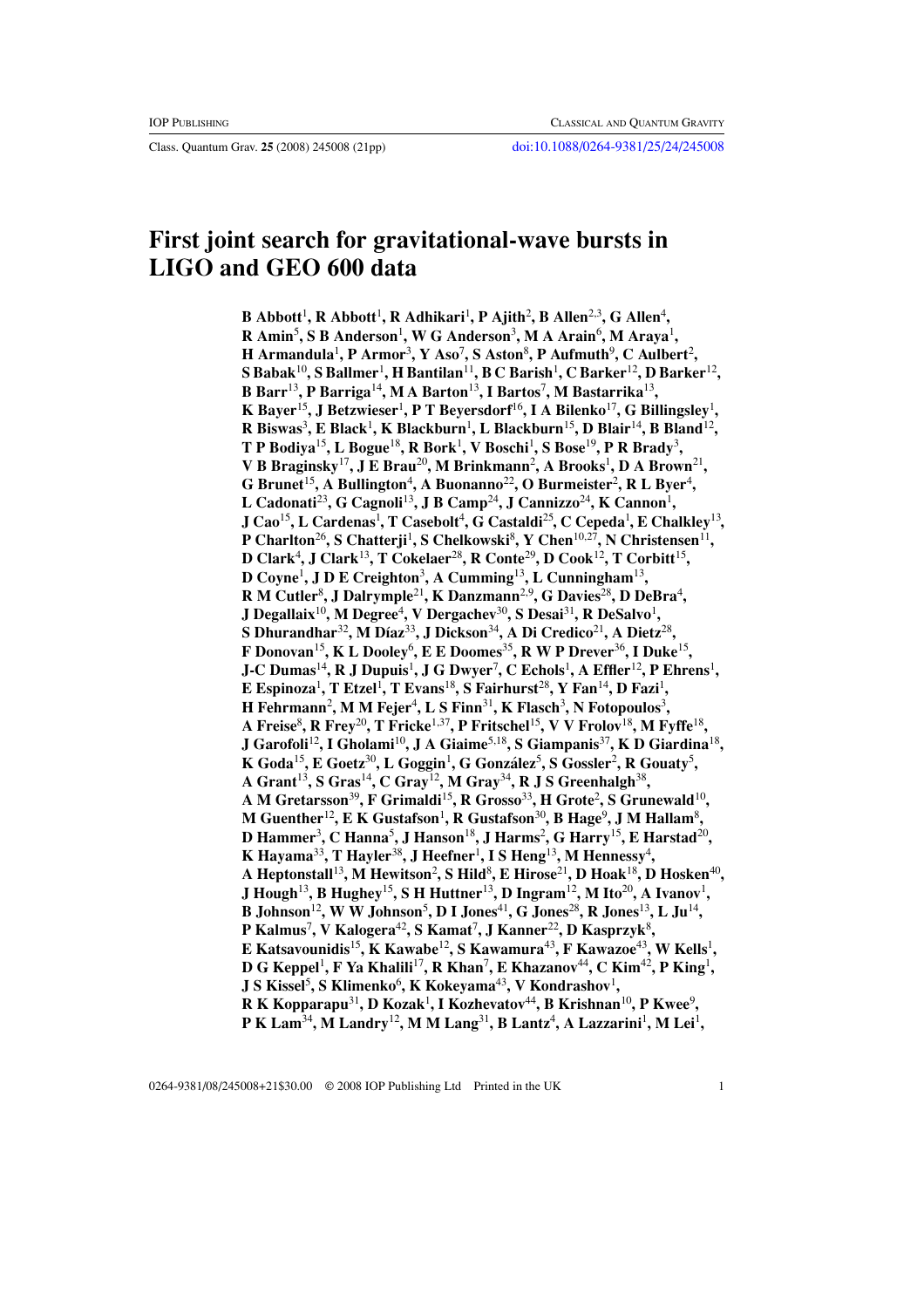**N Leindecker**<sup>4</sup> **, V Leonhardt**43**, I Leonor**20**, K Libbrecht**<sup>1</sup> **, H Lin**<sup>6</sup> **, P Lindquist**<sup>1</sup> **, N A Lockerbie**45**, D Lodhia**<sup>8</sup> **, M Lormand**18**, P Lu**<sup>4</sup> **,**  $M$  Lubinski<sup>12</sup>, A Lucianetti<sup>6</sup>, H Lück<sup>2,9</sup>, B Machenschalk<sup>2</sup>, M MacInnis<sup>15</sup>,  $\mathbf M$  Mageswaran $^1$ ,  $\mathbf K$  Mailand $^1$ ,  $\mathbf V$  Mandic $^{46}$ ,  $\mathbf S$  Márka $^7$ ,  $\mathbf Z$  Márka $^7$ , **A Markosyan**<sup>4</sup> **, J Markowitz**15**, E Maros**<sup>1</sup> **, I Martin**13**, R M Martin**<sup>6</sup> **, J N Marx**<sup>1</sup> **, K Mason**15**, F Matichard**<sup>5</sup> **, L Matone**<sup>7</sup> **, R Matzner**47**, N Mavalvala**15**, R McCarthy**12**, D E McClelland**34**, S C McGuire**35**, M McHugh**48**, G McIntyre**<sup>1</sup> **, G McIvor**47**, D McKechan**28**, K McKenzie**34**, T Meier**<sup>9</sup> **, A Melissinos**37**, G Mendell**12**, R A Mercer**<sup>6</sup> **, S Meshkov**<sup>1</sup> **, C J Messenger**<sup>2</sup> **, D Meyers**<sup>1</sup> **, J Miller**1,13**, J Minelli**31**, S Mitra**32**, V P Mitrofanov**17**, G Mitselmakher**<sup>6</sup> **, R Mittleman**15**, O Miyakawa**<sup>1</sup> **, B Moe**<sup>3</sup> **, S Mohanty**33**, G Moreno**12**, K Mossavi**<sup>2</sup> **, C MowLowry**34**,**  $\bf{G}$  Mueller $^6$ , S Mukherjee $^{33}$ , H Mukhopadhyay $^{32}$ , H Müller-Ebhardt $^2$ , **J Munch**40**, P Murray**13**, E Myers**12**, J Myers**12**, T Nash**<sup>1</sup> **, J Nelson**13**, G Newton**13**, A Nishizawa**43**, K Numata**24**, J O'Dell**38**, G Ogin**<sup>1</sup> **, B O'Reilly**18**, R O'Shaughnessy**31**, D J Ottaway**15**, R S Ottens**<sup>6</sup> **, H Overmier**18**, B J Owen**31**, Y Pan**22**, C Pankow**<sup>6</sup> **, M A Papa**3,10**, V** Parameshwaraiah<sup>12</sup>, P Patel<sup>1</sup>, M Pedraza<sup>1</sup>, S Penn<sup>49</sup>, A Perreca<sup>8</sup>, **T Petrie**31**, I M Pinto**25**, M Pitkin**13**, H J Pletsch**<sup>2</sup> **, M V Plissi**13**, F Postiglione**<sup>29</sup>**, M Principe**<sup>25</sup>**, R Prix**<sup>2</sup> **, V Quetschke**<sup>6</sup> **, F Raab**<sup>12</sup>**, D S Rabeling**<sup>34</sup>**, H Radkins**<sup>12</sup>**, N Rainer**<sup>2</sup> **, M Rakhmanov**<sup>50</sup>**, M Ramsunder**<sup>31</sup>**, H Rehbein**<sup>2</sup> **, S Reid**<sup>13</sup>**, D H Reitze**<sup>6</sup> **, R Riesen**<sup>18</sup>**, K Riles**<sup>30</sup>**, B Rivera**<sup>12</sup>**, N A Robertson**1,13**, C Robinson**<sup>28</sup>**, E L Robinson**<sup>8</sup> **, S Roddy**<sup>18</sup>**, A Rodriguez**<sup>5</sup> **, A M Rogan**<sup>19</sup>**, J Rollins**<sup>7</sup> **, J D Romano**<sup>33</sup>**, J** Romie<sup>18</sup>, R Route<sup>4</sup>, S Rowan<sup>13</sup>, A Rüdiger<sup>2</sup>, L Ruet<sup>15</sup>, P Russell<sup>1</sup>, **K Ryan**<sup>12</sup>**, S Sakata**<sup>43</sup>**, M Samidi**<sup>1</sup> **, L Sancho de la Jordana**<sup>51</sup>**, V Sandberg**<sup>12</sup>**, V Sannibale**<sup>1</sup> **, S Saraf**<sup>52</sup>**, P Sarin**<sup>15</sup>**, B S Sathyaprakash**<sup>28</sup>**, S** Sato<sup>43</sup>, **P** R Saulson<sup>21</sup>, R Savage<sup>12</sup>, **P** Savov<sup>27</sup>, S W Schediwy<sup>14</sup>, **R Schilling**<sup>2</sup> **, R Schnabel**<sup>2</sup> **, R Schofield**<sup>20</sup>**, B F Schutz**10,28**, P Schwinberg**<sup>12</sup>**, S M Scott**<sup>34</sup>**, A C Searle**<sup>34</sup>**, B Sears**<sup>1</sup> **, F Seifert**<sup>2</sup> **, D Sellers**<sup>18</sup>**, A S Sengupta**<sup>1</sup> **, P Shawhan**<sup>22</sup>**, D H Shoemaker**<sup>15</sup>**, A Sibley**<sup>18</sup>**, X Siemens**<sup>3</sup> **, D Sigg**<sup>12</sup>**, S Sinha**<sup>4</sup> **, A M Sintes**10,51**, B J J Slagmolen**<sup>34</sup>**, J Slutsky**<sup>5</sup> **, J R Smith**<sup>21</sup>**, M R Smith**<sup>1</sup> **, N D Smith**<sup>15</sup>**, K Somiya**2,10**, B Sorazu**<sup>13</sup>**, L C Stein**<sup>15</sup>**, A Stochino**<sup>1</sup> **, R Stone**<sup>33</sup>**, K A Strain**<sup>13</sup>**, D M Strom**<sup>20</sup>**, A Stuver**<sup>18</sup>**, T Z Summerscales**<sup>53</sup>**, K-X Sun**<sup>4</sup> **, M Sung**<sup>5</sup> **, P J Sutton**<sup>28</sup>**, H Takahashi**<sup>10</sup>**, D B Tanner**<sup>6</sup> **, R Taylor**<sup>1</sup> **, R Taylor**<sup>13</sup>**, J Thacker**<sup>18</sup>**, K A Thorne**<sup>31</sup>**,**  $\mathbf{K}$  S Thorne<sup>27</sup>, A Thüring $^9$ , M Tinto $^1$ , **K** V Tokmakov $^{13}$ , C Torres $^{18}$ , **C Torrie**<sup>13</sup>**, G Traylor**<sup>18</sup>**, M Trias**<sup>51</sup>**, W Tyler**<sup>1</sup> **, D Ugolini**<sup>54</sup>**, J Ulmen**<sup>4</sup> **,**  $\mathbf K$  Urbanek $^4$ , H Vahlbruch $^9$ , C Van Den Broeck $^{28}$ , M van der Sluys $^{42}$ ,  $\mathbf S$  Vass<sup>1</sup>, R Vaulin<sup>3</sup>, A Vecchio $^8$ , J Veitch $^8$ , P Veitch $^{40}$ , A Villar<sup>1</sup>, **C Vorvick**<sup>12</sup>**, S P Vyachanin**<sup>17</sup>**, S J Waldman**<sup>1</sup> **, L Wallace**<sup>1</sup> **, H Ward**<sup>13</sup>**, R Ward**<sup>1</sup> **, M Weinert**<sup>2</sup> **, A Weinstein**<sup>1</sup> **, R Weiss**<sup>15</sup>**, S Wen**<sup>5</sup> **, K Wette**<sup>34</sup>**, J T Whelan**<sup>10</sup>**, S E Whitcomb**<sup>1</sup> **, B F Whiting**<sup>6</sup> **, C Wilkinson**<sup>12</sup>**, P A Willems**<sup>1</sup> **, H R Williams**<sup>31</sup>**, L Williams**<sup>6</sup> **, B Willke**2,9**, I Wilmut**<sup>38</sup>**, W Winkler**<sup>2</sup> **, C C Wipf**<sup>15</sup>**, A G Wiseman**<sup>3</sup> **, G Woan**<sup>13</sup>**, R Wooley**<sup>18</sup>**, J Worden**<sup>12</sup>**, W Wu**<sup>6</sup> **, I Yakushin**<sup>18</sup>**, H Yamamoto**<sup>1</sup> **, Z Yan**<sup>14</sup>**, S Yoshida**<sup>50</sup>**, M Zanolin**<sup>39</sup>**, J Zhang**<sup>30</sup>**, L Zhang**<sup>1</sup> **, C Zhao**<sup>14</sup>**, N Zotov**<sup>55</sup>**, M Zucker**<sup>15</sup> **and J Zweizig**<sup>1</sup> **(LIGO Scientific Collaboration)**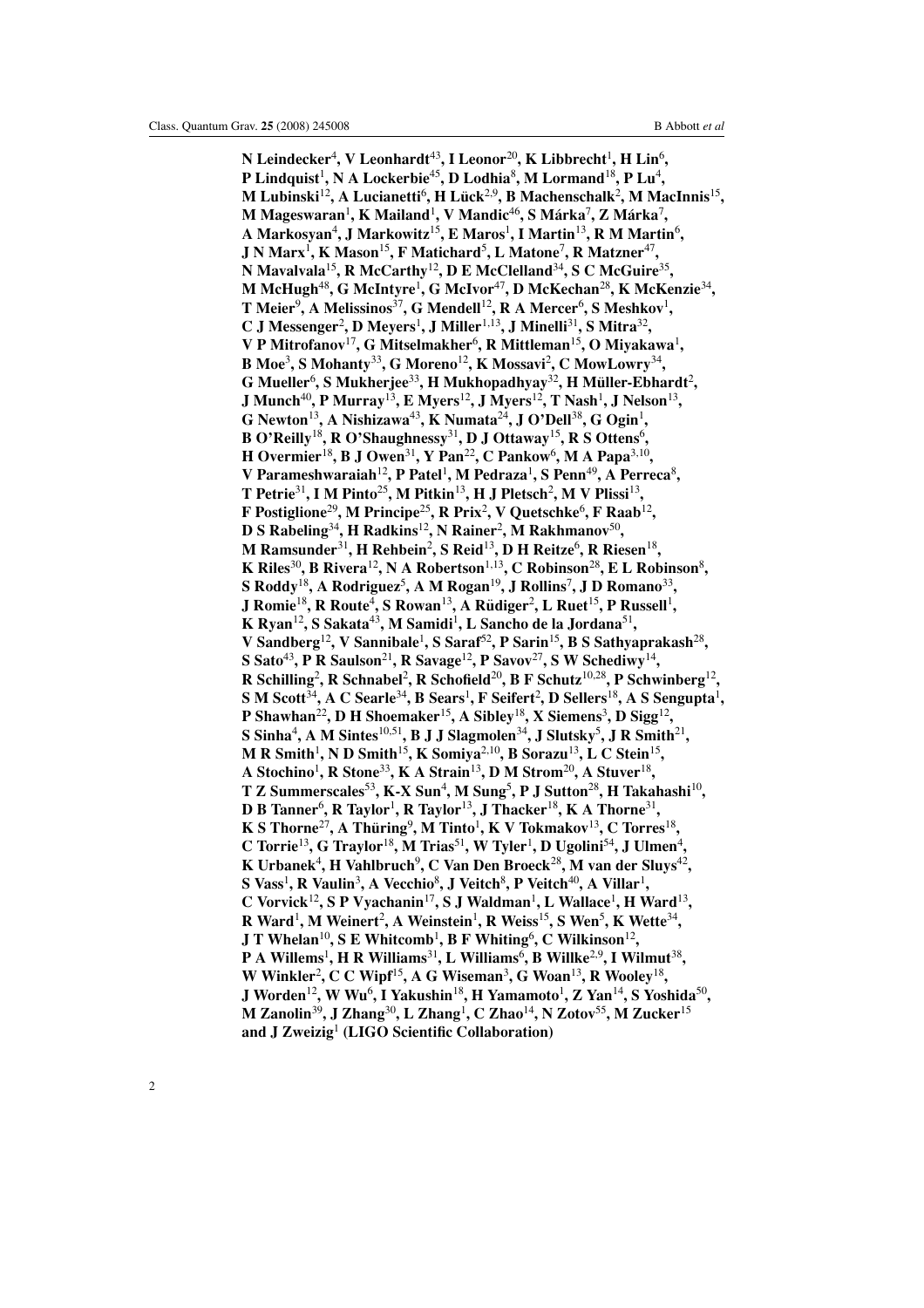- <sup>1</sup> LIGO—California Institute of Technology, Pasadena, CA 91125, USA
- Albert-Einstein-Institut, Max-Planck-Institut für Gravitationsphysik, D-30167 Hannover, Germany
- University of Wisconsin-Milwaukee, Milwaukee, WI 53201, USA
- Stanford University, Stanford, CA 94305, USA
- Louisiana State University, Baton Rouge, LA 70803, USA
- University of Florida, Gainesville, FL 32611, USA
- Columbia University, New York, NY 10027, USA
- University of Birmingham, Birmingham, B15 2TT, UK
- <sup>9</sup> Leibniz Universität Hannover, D-30167 Hannover, Germany
- $^{10}$  Albert-Einstein-Institut, Max-Planck-Institut für Gravitationsphysik,
- D-14476 Golm, Germany
- <sup>11</sup> Carleton College, Northfield, MN 55057, USA
- LIGO Hanford Observatory, Richland, WA 99352, USA
- <sup>13</sup> University of Glasgow, Glasgow, G12 8QQ, UK
- University of Western Australia, Crawley, WA 6009, Australia
- LIGO—Massachusetts Institute of Technology, Cambridge, MA 02139, USA
- San Jose State University, San Jose, CA 95192, USA
- 
- Moscow State University, Moscow, 119992, Russia
- LIGO Livingston Observatory, Livingston, LA 70754, USA
- Washington State University, Pullman, WA 99164, USA
- University of Oregon, Eugene, OR 97403, USA
- <sup>21</sup> Syracuse University, Syracuse, NY 13244, USA
- University of Maryland, College Park, MD 20742, USA
- University of Massachusetts, Amherst, MA 01003, USA
- <sup>24</sup> NASA/Goddard Space Flight Center, Greenbelt, MD 20771, USA
- <sup>25</sup> University of Sannio at Benevento, I-82100 Benevento, Italy
- Charles Sturt University, Wagga Wagga, NSW 2678, Australia
- Caltech-CaRT, Pasadena, CA 91125, USA
- Cardiff University, Cardiff, CF24 3AA, UK
- University of Salerno, 84084 Fisciano (Salerno), Italy
- University of Michigan, Ann Arbor, MI 48109, USA
- The Pennsylvania State University, University Park, PA 16802, USA
- <sup>32</sup> Inter-University Centre for Astronomy and Astrophysics, Pune 411007, India
- The University of Texas at Brownsville and Texas Southmost College,
- Brownsville, TX 78520, USA
- 
- <sup>34</sup> Australian National University, Canberra, 0200, Australia<br><sup>35</sup> Southern University and  $A \& M$  College, Baton Rouge, LA 70813, USA
- <sup>36</sup> California Institute of Technology, Pasadena, CA 91125, USA
- University of Rochester, Rochester, NY 14627, USA
- Rutherford Appleton Laboratory, Chilton, Didcot, Oxon OX11 0QX, UK
- Embry-Riddle Aeronautical University, Prescott, AZ 86301, USA
- University of Adelaide, Adelaide, SA 5005, Australia
- University of Southampton, Southampton, SO17 1BJ, UK
- Northwestern University, Evanston, IL 60208, USA
- National Astronomical Observatory of Japan, Tokyo 181-8588, Japan
- Institute of Applied Physics, Nizhny Novgorod, 603950, Russia
- University of Strathclyde, Glasgow, G1 1XQ, UK
- University of Minnesota, Minneapolis, MN 55455, USA
- The University of Texas at Austin, Austin, TX 78712, USA
- Loyola University, New Orleans, LA 70118, USA
- Hobart and William Smith Colleges, Geneva, NY 14456, USA
- Southeastern Louisiana University, Hammond, LA 70402, USA
- Universitat de les Illes Balears, E-07122 Palma de Mallorca, Spain
- Sonoma State University, Rohnert Park, CA 94928, USA
- Andrews University, Berrien Springs, MI 49104, USA
- Trinity University, San Antonio, TX 78212, USA
- Louisiana Tech University, Ruston, LA 71272, USA

E-mail: [i.heng@physics.gla.ac.uk](mailto:i.heng@physics.gla.ac.uk)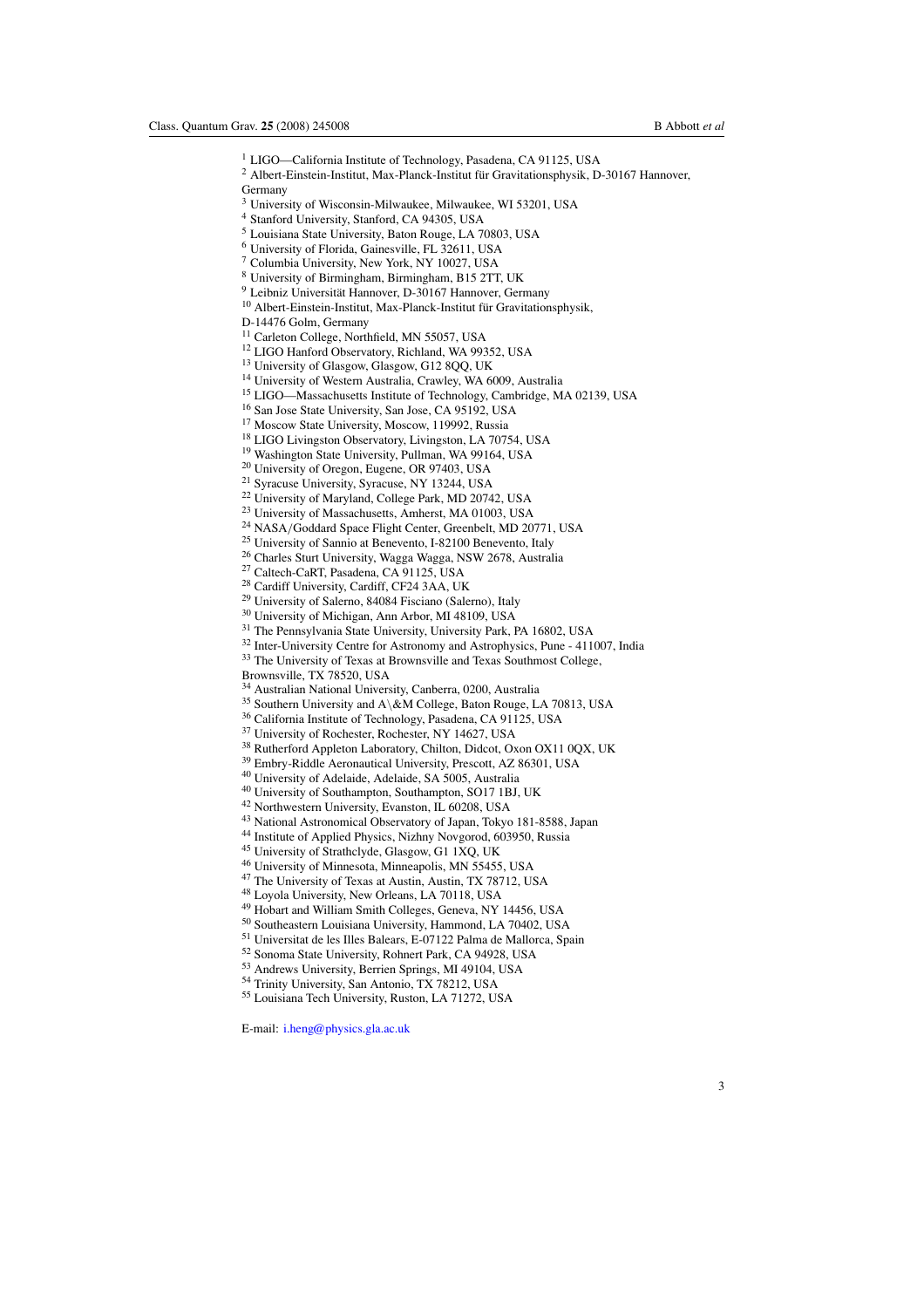Received 8 August 2008, in final form 6 October 2008 Published 27 November 2008 Online at [stacks.iop.org/CQG/25/245008](http://stacks.iop.org/CQG/25/245008)

#### **Abstract**

We present the results of the first joint search for gravitational-wave bursts by the LIGO and GEO 600 detectors. We search for bursts with characteristic central frequencies in the band 768–2048 Hz in the data acquired between 22 February and 23 March, 2005 (fourth LSC Science Run–S4). We discuss the inclusion of the GEO 600 data in the Waveburst–CorrPower pipeline that first searches for coincident excess power events without taking into account differences in the antenna responses or strain sensitivities of the various detectors. We compare the performance of this pipeline to that of the *coherent* Waveburst pipeline based on the maximum likelihood statistic. This likelihood statistic is derived from a coherent sum of the detector data streams that takes into account the antenna patterns and sensitivities of the different detectors in the network. We find that the coherent Waveburst pipeline is sensitive to signals of amplitude 30–50% smaller than the Waveburst–CorrPower pipeline. We perform a search for gravitational-wave bursts using both pipelines and find no detection candidates in the S4 data set when all four instruments were operating stably.

PACS numbers: 04.80.Nn, 95.30.Sf, 95.85.Sz

(Some figures in this article are in colour only in the electronic version)

#### **1. Introduction**

The worldwide network of interferometric gravitational wave detectors currently includes the three detectors of LIGO [\[1\]](#page-23-0), as well as the GEO 600 [\[2](#page-23-0)], Virgo [\[3\]](#page-23-0) and TAMA300 [\[4](#page-23-0)] detectors. The LIGO and GEO 600 detectors and affiliated institutions form the LIGO Scientific Collaboration (LSC). The LSC has performed several joint operational runs of its detectors. During the course of the most recent runs, the detectors have reached sensitivities that may allow them to detect gravitational waves from distant astrophysical sources.

Expected sources of gravitational-wave bursts include, for example, core-collapse supernovae and the merger phase of inspiralling compact object binaries. In general, due to the complex physics involved in such systems, the waveforms of the gravitational wave signals are not well modelled.

There are two broad categories of gravitational-wave bursts searches. *Triggered searches* use information from an external observation, such as a gamma-ray burst, to focus on a short time interval, permitting a relatively low threshold to be placed on signal-to-noise ratio (SNR) for a fixed false alarm probability. *Untriggered searches* are designed to maximize the detection efficiency for gravitational-wave bursts for data acquired over the entire run (spanning weeks or months depending on the run) for a given false alarm probability. In general, untriggered searches are designed to scan the entire sky for gravitational-wave bursts though searches performed for a particular sky location (for example, the Galactic centre) can also come under this category.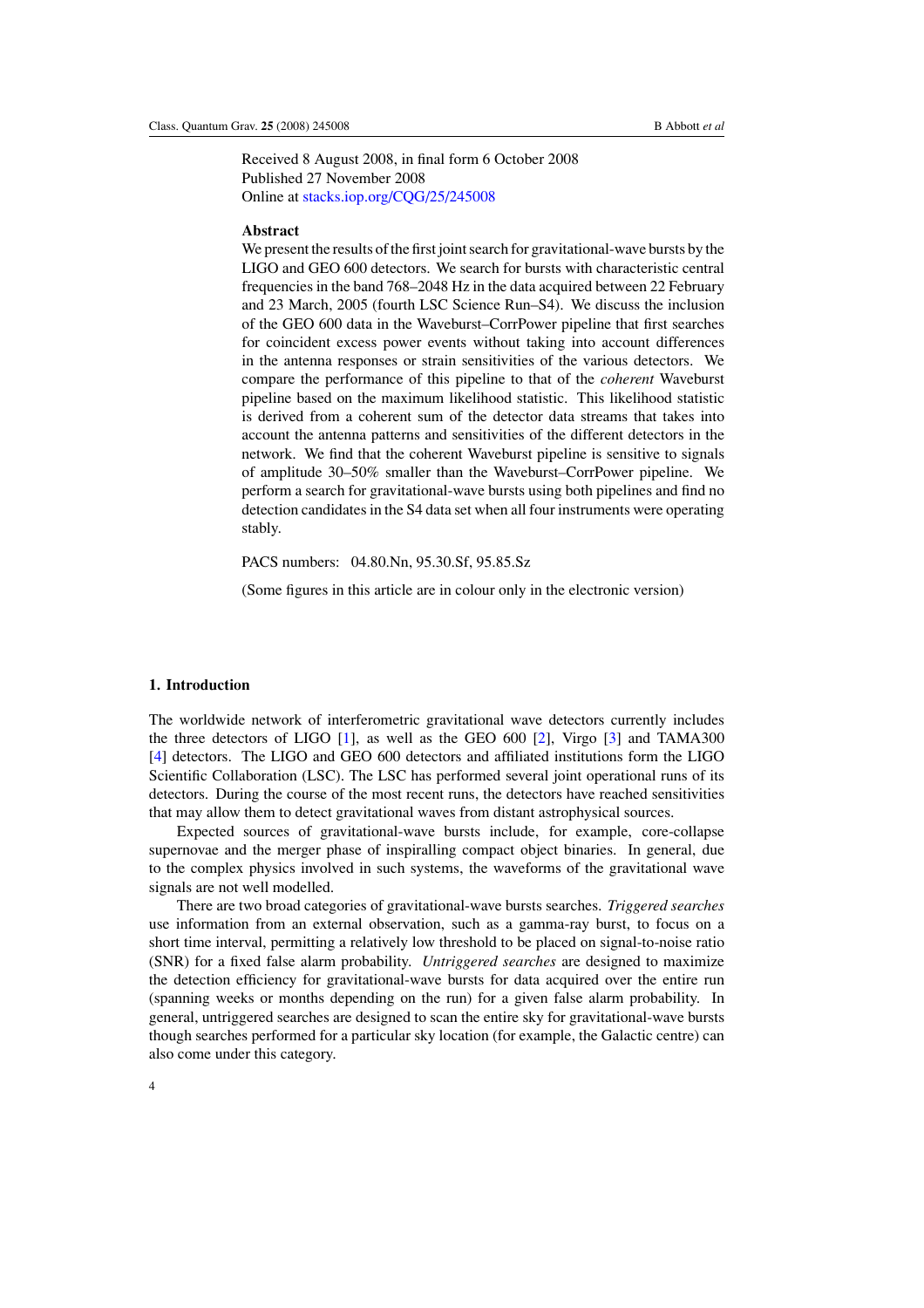Previous untriggered burst searches performed by the LSC typically consisted of a first stage that identifies coincident excess power in multiple detectors and a second stage that tests the consistency of the data with the presence of a gravitational wave signal [\[5–8](#page-23-0)]. The Waveburst–CorrPower (WBCP) pipeline is an example of such a two-stage analysis. The first stage, performed by Waveburst, involves a wavelet transformation of the data and identification of excess power in time-frequency volumes that are coincident between multiple detectors [\[9\]](#page-23-0). A waveform consistency test is then performed by the CorrPower algorithm which quantifies how well the detected waveforms match each other by using the cross-correlation *r* statistic [\[10](#page-23-0), [11\]](#page-23-0). This approach has been used by the LSC to search for gravitational-wave bursts in LIGO data acquired during the second through fourth Science Runs.

One should note that this pipeline requires coincident excess power to be observed in all detectors in the network to trigger the waveform consistency test performed by CorrPower. Furthermore, CorrPower works on the underlying assumption that all detectors in the network have similar responses to the same gravitational wave signal. This assumption is valid for the LIGO detectors, which have similar antenna patterns. Their strain sensitivities are also similar, though the 2 km interferometer at Hanford is a factor of two less sensitive than its 4 km counterparts. On the other hand, GEO 600 has a different orientation on the Earth (see figure [1](#page-8-0) and discussion in section [2\)](#page-9-0), so that the received signal in this detector is a different linear combination of the  $h_{+}$  and  $h_{\times}$  polarizations from that in the LIGO detectors. Furthermore, the GEO 600 noise spectrum during the fourth LSC Science Run, S4, (22 February to 23 March, 2005) was quite different from those of LIGO (see figure [2\)](#page-9-0), with best GEO 600 sensitivity around 1 kHz. As a consequence, the approximation of a common signal response breaks down for the LIGO–GEO network. For example, a low-frequency gravitational-wave burst may appear in LIGO but not be evident in GEO 600. Alternatively, a high-frequency gravitational-wave burst may appear more strongly in GEO 600 than in LIGO if it is incident from a sky direction for which the GEO antenna response is significantly larger than those of the LIGO detectors. These effects complicate a coincidence analysis of the sort employed by the LSC in previous burst searches. Such analyses demand coincident excitation in all detectors in the network. As a result, the sensitivity of the network tends to be limited by the least sensitive detector [\[8\]](#page-23-0).

Coherent burst search algorithms have been developed to fold in data from a network of detectors with different sensitivities and orientations. Methods for coherent burst searches were first described in  $[12, 13]$  $[12, 13]$  $[12, 13]$  $[12, 13]$ . In  $[12]$  $[12]$ , Gürsel and Tinto have shown for a network of three detectors that a gravitational wave signal can be cancelled out by forming a particular linear combination of data from detectors in the network, producing what is commonly referred to as the null stream. It is now well known  $[14]$  $[14]$  that the approach of Gürsel and Tinto is a special case of maximum likelihood inference. In [\[13\]](#page-23-0), Flanagan and Hughes describe a general likelihood method for the detection and reconstruction of the two polarizations of a gravitational wave signal. A modified likelihood method [\[15](#page-23-0)] which uses model-independent constraints imposed on the likelihood functional is implemented in the coherent Waveburst (cWB) algorithm [\[16\]](#page-23-0). It uses the maximum likelihood statistic, calculated for each point in the sky, which represents the total signal-to-noise ratio of the gravitational wave signal detected in the network. Coincident instrumental or environmental transient artefacts (glitches) that are unlikely to be consistent between the detectors will usually leave some residual signature in the null stream, which can be used as a powerful tool for rejection of glitches [\[17,](#page-23-0) [18\]](#page-23-0). Recently it was shown that straightforward application of the maximum likelihood method to searches of bursts with unknown waveforms can lead to inconsistencies and unphysical results [\[15](#page-23-0), [19](#page-23-0)]. All these problems occur due to the rank deficiency of the network response matrix and therefore can be cured by a suitable regularization procedure [\[14](#page-23-0)].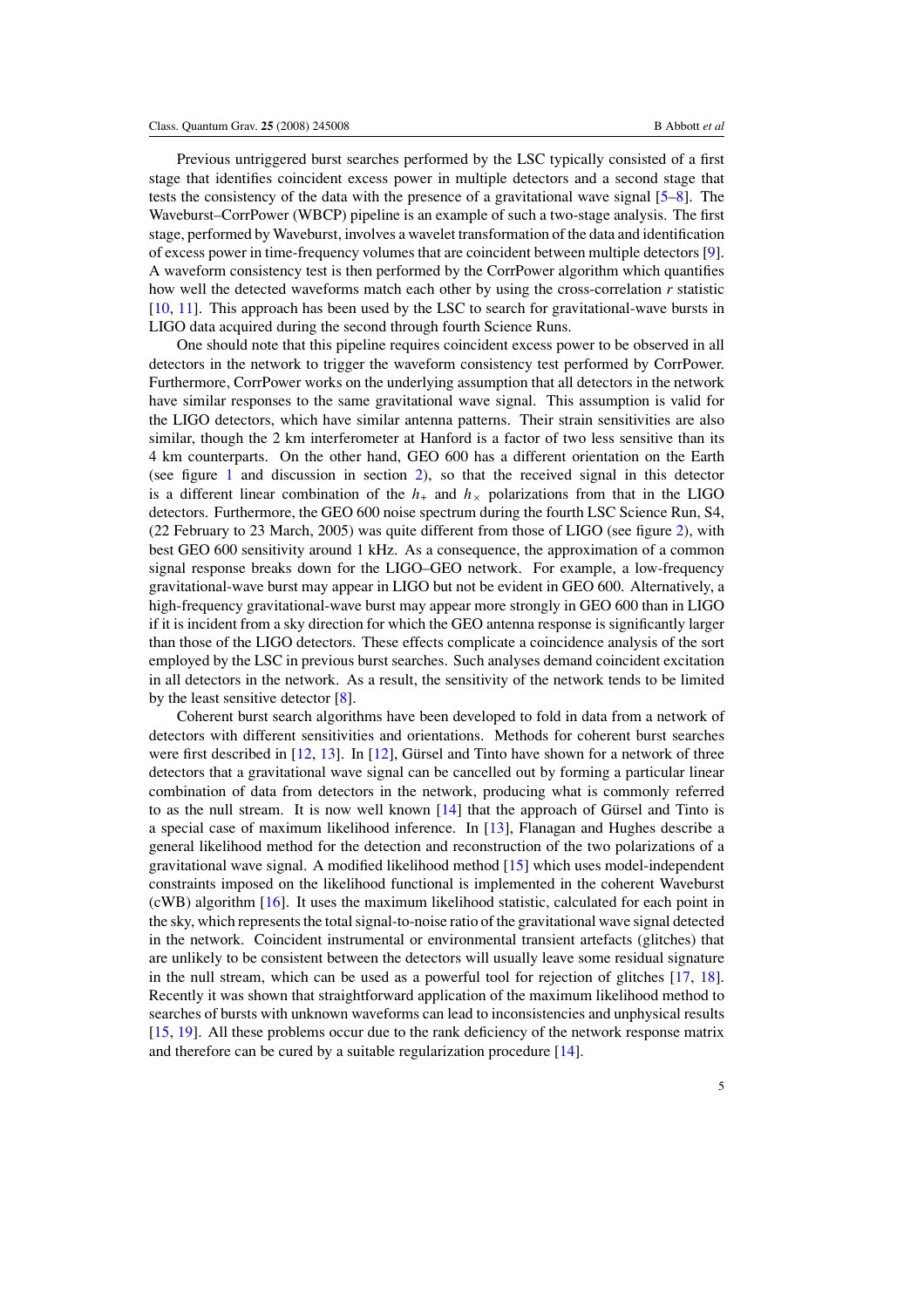<span id="page-8-0"></span>

**Figure 1.** Antenna patterns  $(F_+^2 + F_\times^2)$  of the Hanford (top), Livingston (middle) and GEO 600 (bottom) detectors. The locations of the maxima and minima in the antenna patterns for Hanford and Livingston are close. However, the antenna pattern for GEO 600 is different from those of the LIGO detectors.

In this paper, we present the first burst search using data from the three LIGO detectors and GEO 600, acquired during the fourth Science Run of the LSC. We present a search for gravitational-wave bursts between 768 and 2048 Hz using both the Waveburst–CorrPower and coherent Waveburst pipelines. We begin with a brief description of the detectors in section [2](#page-9-0)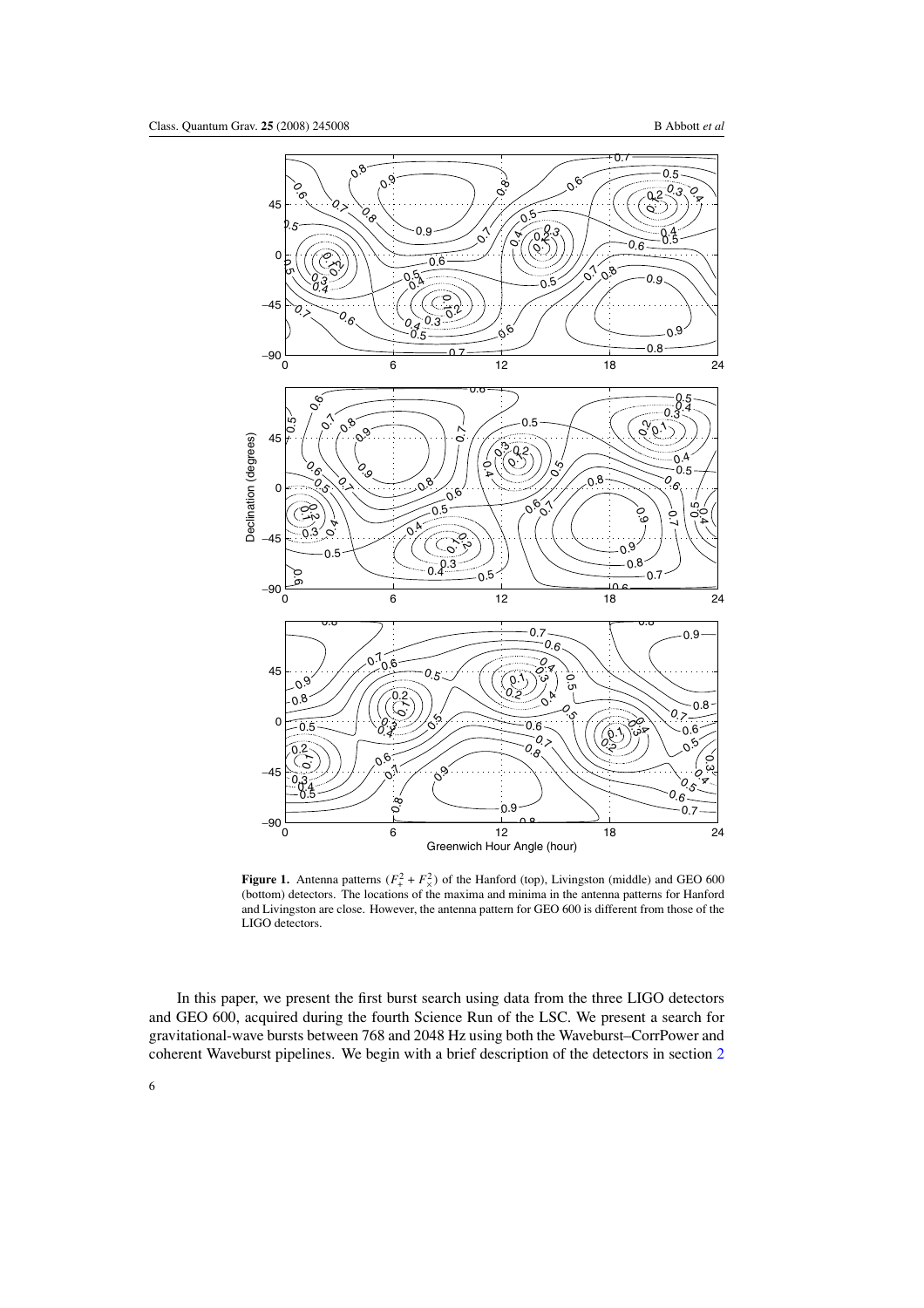<span id="page-9-0"></span>

Figure 2. Strain spectral densities of the LIGO Hanford 2 km and 4 km detectors (H1, H2) and the LIGO Livingston detector (L1) as well as the GEO 600 detector (G1) during the S4 run. The plotted strain sensitivity curves are the best for the LIGO detectors, obtained on 26 February, 2005, for H1 and H2 and 11 March, 2005, for L1. The GEO 600 sensitivity curve is typical of the detector's performance during the S4 run.

before describing the two methods used to analyse the acquired data in section [3.](#page-10-0) We then detail the additional selection criteria and vetoes in section [4.](#page-14-0) We present the results of the search in section results and compare the detection efficiencies of the two methods. Finally, we discuss our observations in section [6.](#page-21-0)

#### **2. Instruments and data**

Here, we present a brief description of the main features of the LIGO and GEO 600 detectors. A more detailed description of the LIGO detectors in their S4 configuration can be found in [\[1](#page-23-0)]. The most recent description of the GEO 600 detector can be found in [\[2](#page-23-0), [20\]](#page-23-0).

LIGO consists of three laser interferometric detectors at two locations in the United States of America. There are two detectors at the Hanford site, one with 4 km arms and another with 2 km arms, which we refer to as H1 and H2, respectively. In Livingston, there is one detector with 4 km arms which we refer to as L1. Each detector consists of a Michelson interferometer with Fabry–Perot cavities in both arms. The laser light power builds up in these resonant cavities, enhancing the sensitivity of the detector. At the input to the interferometer, there is a power-recycling mirror which increases the stored laser light power in the interferometer. This reduces the effect of shot noise, allowing for better sensitivity at higher frequencies.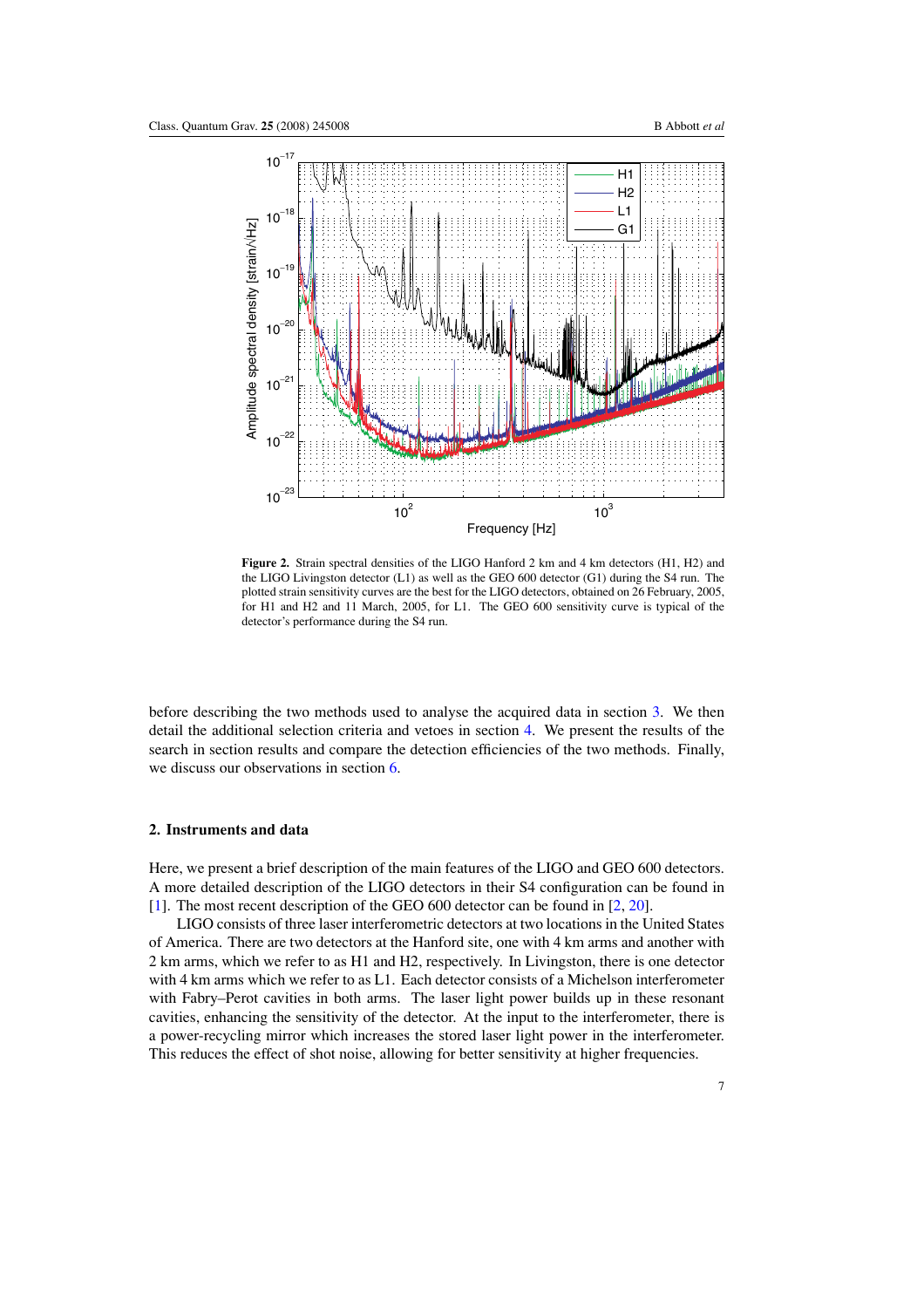<span id="page-10-0"></span>The GEO 600 laser interferometric gravitational wave detector has been built and operated by a British–German collaboration. It is located near Hannover in Germany and, along with the three LIGO detectors, is part of the LSC interferometer network. GEO 600 is a Michelson interferometer with six hundred metre arms. The optical path is folded once to give a 2400 m round-trip length. To compensate for the shorter arm length, GEO 600 incorporates not only power-recycling, but also signal-recycling (SR), which allows the response of the interferometer to be shaped, and the frequency of maximum response to be chosen—the 'SR detuning' frequency. During the S4 run, a test power-recycling mirror with 1*.*35% transmission was installed, yielding an intra-cavity power of only 500 W. As a result, the sensitivity of GEO 600 above 500 Hz was limited nearly entirely by shot noise [\[21\]](#page-23-0). The SR mirror had about 2% transmission and the SR detuning frequency was set at 1 kHz. An overview of the signal processing and the calibration process in S4 is given in [\[22\]](#page-23-0).

The strain spectral densities of each detector during S4 are shown in figure [2.](#page-9-0) The duty factor indicates the percentage of time each detector was operational during the S4 run. GEO 600 achieved a duty factor of 96*.*5%*,* despite running in a fully automated mode with minimal human intervention for operation and maintenance. H1, H2 and L1 achieved duty factors of 80*.*5%*,* 81*.*4% and 74*.*5% respectively. To calibrate the LIGO and GEO 600 detectors, continuous sinusoidal signals are injected into the actuation signals of some mirrors at several frequencies. The resulting displacement is known and used to determine the transfer function of the detector to an incoming gravitational wave, with an accuracy conservatively estimated at 10% [\[23,](#page-23-0) [24\]](#page-23-0). For GEO 600, the demodulated signal from the main photodetector is recombined using a maximum likelihood method [\[25\]](#page-23-0).

The strain detectable at each detector,  $h(t)$ , for a GW signal with strain amplitudes of  $h_{+}(t)$  and  $h_{\times}(t)$  in the plus and cross polarizations, respectively, is given by

$$
h(t) = F_{+}(H_{\text{Greenwich}}, \delta, \psi)h_{+}(t) + F_{\times}(H_{\text{Greenwich}}, \delta, \psi)h_{\times}(t), \tag{1}
$$

where  $F_+(H_{\text{Greenwich}}, \delta, \psi)$  and  $F_\times(H_{\text{Greenwich}}, \delta, \psi)$  are the antenna responses to the plus and cross-polarizations. The antenna responses depend on the locations and orientations of the interferometers on the Earth's surface, where  $H_{\text{Greenwich}}$  and  $\delta$  are the Greenwich hour angle and declination of the source in Earth-centred coordinates and  $\psi$  is the polarization angle (see [\[26\]](#page-23-0) for an explicit definition).

Figure [1](#page-8-0) shows the sum-squared antenna response  $(F_+^2 + F_\times^2)$  for each site in the LIGO– GEO network in a fixed-Earth coordinate system. The Hanford and Livingston detectors are well aligned to each other and, therefore, have very similar antenna patterns. On the other hand, the GEO 600 detector has different antenna patterns, with peak sensitivities in sky locations that are near the minima of the LIGO detectors.

#### **3. Search algorithms**

In this section, we describe the two search pipelines used for the analysis. The WBCP pipeline is almost identical to that used to perform previous searches for gravitational-wave bursts [\[5–7](#page-23-0)]. However, for the analysis reported in this paper, Waveburst is applied to data acquired by the LIGO and GEO 600 detectors, while CorrPower is applied only to data acquired by the LIGO detectors (see below for further explanation). The performance of the WBCP pipeline will be compared to that of the cWB pipeline. The same data were processed using the two pipelines.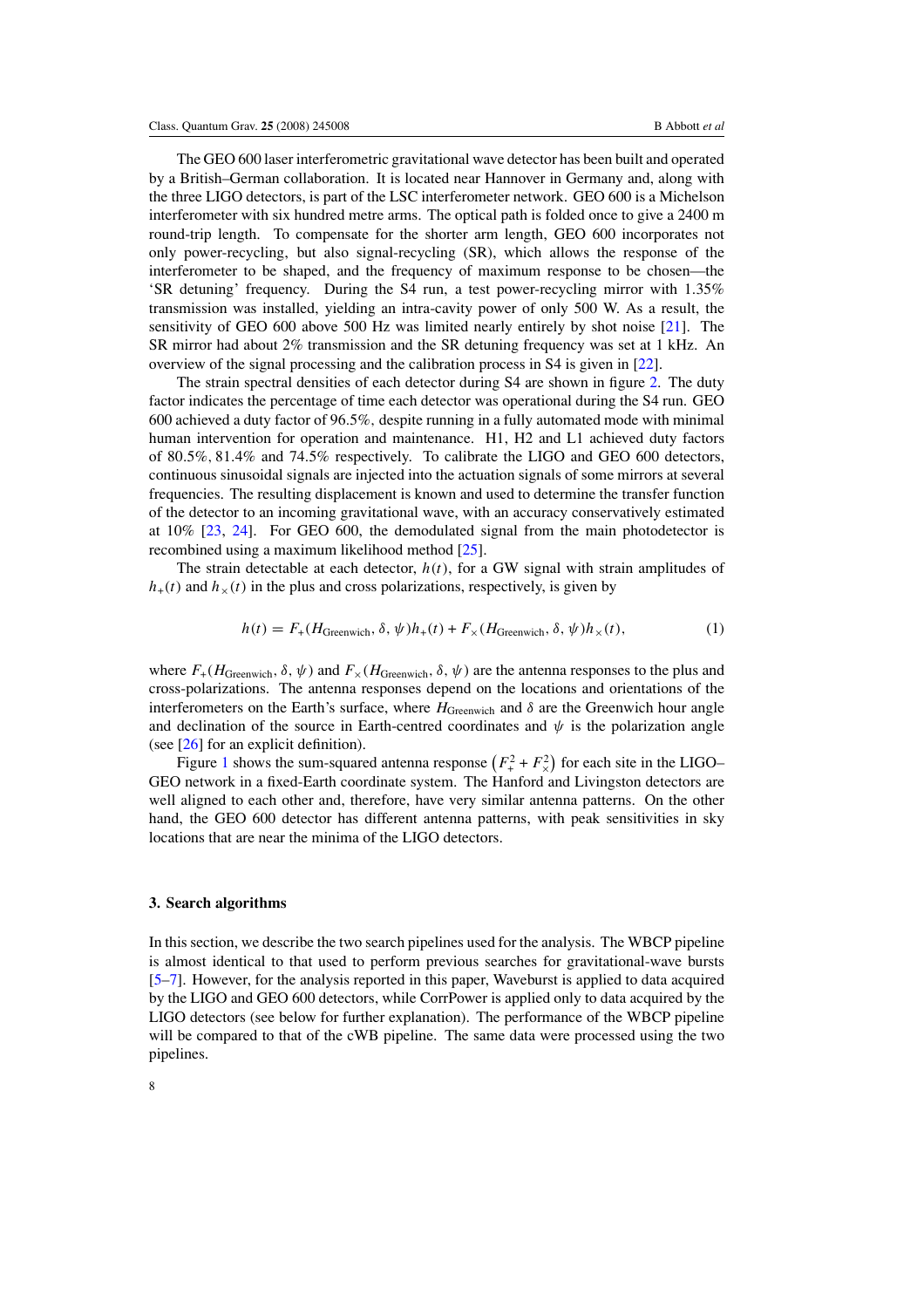#### *3.1. Waveburst and CorrPower pipeline*

We give a brief description of the WBCP pipeline. More detailed descriptions of the Waveburst<sup>56</sup> and CorrPower<sup>57</sup> algorithms can be found in [\[9,](#page-23-0) [10\]](#page-23-0) respectively.

The data acquired by each detector in the network are processed by the Waveburst algorithm which performs a wavelet transformation using the Meyer wavelet [\[27\]](#page-23-0) This creates a time-frequency (TF) map of the data. A threshold is applied to this map to select TF volumes or *pixels* with significant excess power. As with previous LSC GW burst searches, this threshold is set such that the loudest 10% of the TF pixels are selected. Coincident excess power pixels from multiple detectors are then clustered together to form coincident triggers and an overall significance,  $Z_g$ , is assigned to the coincident pixel cluster [\[7](#page-23-0)].

The central time and duration of these triggers are then passed on to CorrPower. CorrPower calculates the cross-correlation statistic, commonly denoted by *r*, for the time series data from a pair of detectors in the following manner:

$$
r = \frac{\sum_{i=1}^{N} (x_i - \bar{x})(y_i - \bar{y})}{\sqrt{\sum_{i=1}^{N} (x_i - \bar{x})^2} \sqrt{\sum_{i=1}^{N} (y_i - \bar{y})^2}},
$$
\n(2)

where  $x_i$  and  $y_i$  are the *i*th data sample from the two time series from the detector pair, with  $\bar{x}$  and  $\bar{y}$  their respective means. The total number of samples over which *r* is calculated is denoted by *N*. This quantity is calculated for a range of time shifts, corresponding to the range of possible light travel time differences between the detectors for gravitational waves incident from different directions (up to  $\pm 10$  ms for the LIGO detectors). The CorrPower algorithm effectively quantifies how well the data from different detectors match, thereby performing an approximate waveform consistency test.

A Kolmogorov–Smirnov test is used to compare the distribution of the *r* statistic with a normal distribution with zero mean and a variance equal to the inverse of the number of data samples in the time series. For coincident excess power in multiple detectors, we expect the *r* statistic distribution to be inconsistent with a normal distribution, so we calculate the confidence

$$
C = -\log_{10}(S),\tag{3}
$$

where *S* is the statistical significance of the *r* statistic deviation from the normal distribution [\[11](#page-23-0)]. The overall confidence,  $\Gamma$ , is calculated by taking the average confidence for all detector pairs

$$
\Gamma = \frac{1}{N_{\text{pairs}}} \sum_{k=1}^{N_{\text{pairs}}} C_k,\tag{4}
$$

where  $N_{\text{pairs}}$  is the total number of detector pairs in the network (for LIGO,  $N_{\text{pairs}} = 3$ , for LIGO–GEO,  $N_{\text{pairs}} = 6$  but only the three LIGO pairs are used here) and  $C_k$  is the measured confidence for the *k*th detector pair.

The use of CorrPower in this pipeline is best suited to detectors that are closely aligned, such as the LIGO detectors, since it relies on the detector responses to incoming gravitational waves to be correlated. Because GEO 600 is not aligned with the LIGO detectors, an *r* statistic calculated for the full LIGO–GEO network would be small for some sky locations and polarizations for which the detected signal in GEO 600 has little or no correlation with the

<sup>56</sup> The version of Waveburst used for this analysis may be found at [http://ldas-sw.ligo.caltech.edu/cgi-bin/](http://ldas-sw.ligo.caltech.edu/cgi-bin/cvsweb.cgi/Analysis/WaveBurst/S4/?cvsroot=GDS) [cvsweb.cgi/Analysis/WaveBurst/S4/?cvsroot=GDS](http://ldas-sw.ligo.caltech.edu/cgi-bin/cvsweb.cgi/Analysis/WaveBurst/S4/?cvsroot=GDS) with the CVS tag 'S4'.

<sup>57</sup> The version of CorrPower used for this analysis may be found at [http://www.lsc-group.phys.uwm.edu/cgi-bin/](http://www.lsc-group.phys.uwm.edu/cgi-bin/cvs/viewcvs.cgi/matapps/src/searches/burst/CorrPower/?cvsroot=lscsoft) [cvs/viewcvs.cgi/matapps/src/searches/burst/CorrPower/?cvsroot=lscsoft](http://www.lsc-group.phys.uwm.edu/cgi-bin/cvs/viewcvs.cgi/matapps/src/searches/burst/CorrPower/?cvsroot=lscsoft) with the CVS tag 'CorrPower-080605'.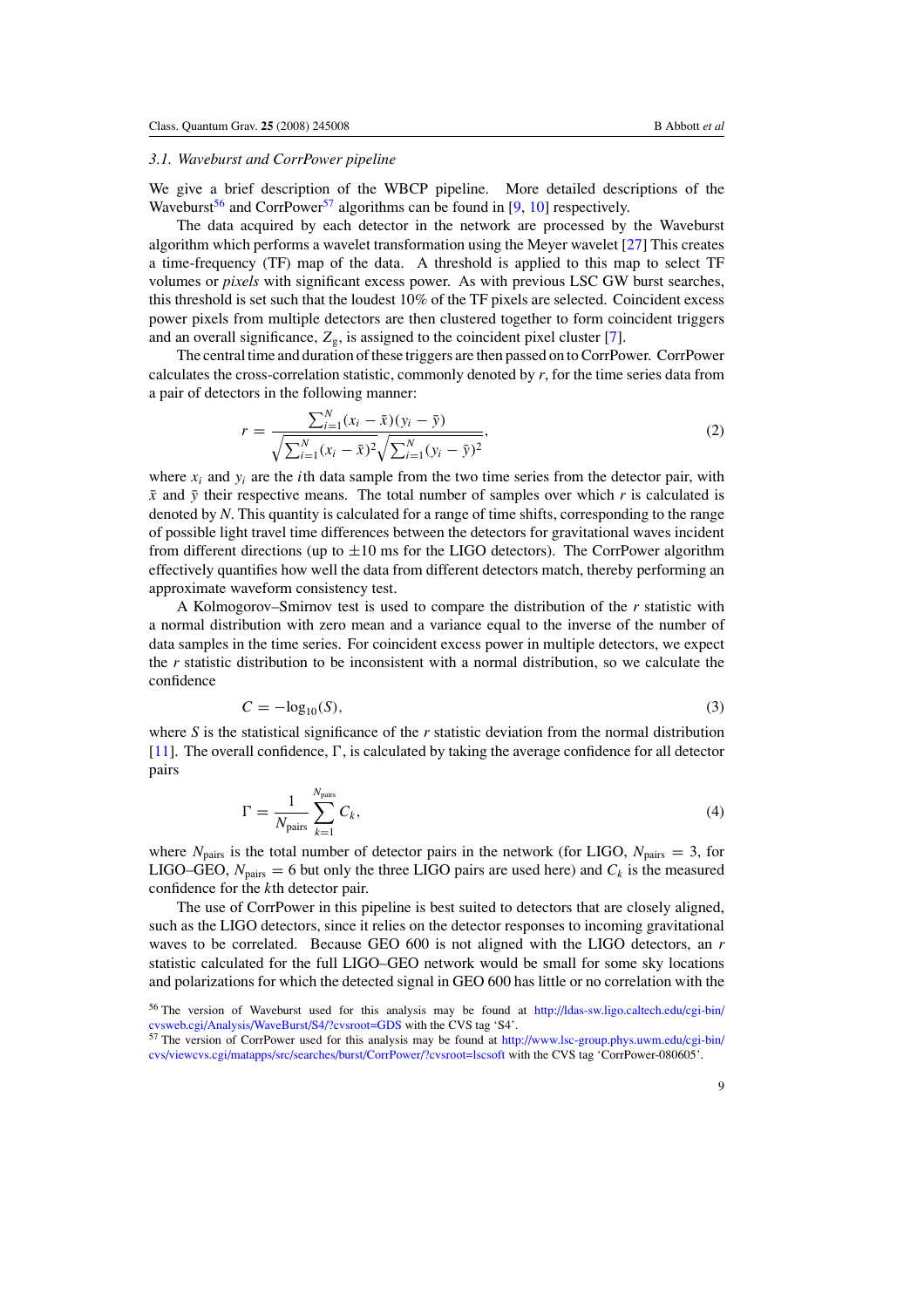<span id="page-12-0"></span>detected signal in LIGO. This can be accounted for if the source location and signal waveform are known, but for an all-sky burst search, we find that including GEO 600 in the *r*-statistic calculation has little or no benefit. Therefore, we chose to apply CorrPower to only the LIGO subset of detectors.

The search pipeline also performs two diagnostic tests on times when H1 and H2 Waveburst triggers are coincident. These two tests take advantage of the fact that H1 and H2 are located in the same site and are fully aligned. As a consequence, true gravitational wave signals in H1 and H2 should be strongly correlated and have the same strain amplitude. The pipeline requires, therefore, the H1–H2 triggers to have amplitude ratios greater than 0.5 and less than 2 (this range is determined by studying the amplitude ratios of simulated gravitational wave signals added to the H1 and H2 data streams) [\[7](#page-23-0)]. CorrPower also calculates the sign of the cross-correlation between H1 and H2 with no relative time delay,  $R_0$ , and demands that this quantity be positive.

#### *3.2. Coherent Waveburst*

The cWB pipeline<sup>58</sup> uses the regularized likelihood method for the detection of gravitational-wave bursts in interferometric data [\[15\]](#page-23-0). This pipeline is designed to work with arbitrary networks of gravitational wave interferometers. Like the WBCP pipeline described in the previous section, the cWB pipeline performs analysis in the wavelet domain. Both pipelines use the same data conditioning algorithms, but the generation of burst triggers is different. The WBCP pipeline performs TF coincidence of the excess power triggers between the detectors. The cWB pipeline combines the individual detector data streams into a coherent likelihood statistic.

*3.2.1. Regularized likelihood.* In the presence of a gravitational wave the whitened network output in the wavelet domain is

$$
\mathbf{w} = \mathbf{f}_{+}h_{+} + \mathbf{f}_{\times}h_{\times} + \mathbf{n}.\tag{5}
$$

Here the vectors  $f_{+}$  and  $f_{\times}$  characterize the network sensitivity to the two polarization components  $h_+$  and  $h_\times$ , and **n** is the noise vector. At each time-frequency pixel [*i, j*], the whitened network output is

$$
\mathbf{w} = \left(\frac{a_1[i,j]}{\sigma_1[i,j]}, \dots, \frac{a_K[i,j]}{\sigma_K[i,j]}\right) \tag{6}
$$

where  $a_1, \ldots, a_k$  are the sampled detector amplitudes in the wavelet domain, [*i, j*] are their time-frequency indices and *K* is the number of detectors in the network. Note that the amplitudes  $a_k$  take into account the time delays of a GW signal incoming from a given point in the sky. In the cWB analysis, we assume that the detector noise is Gaussian and quasistationary. The noise is characterized by its standard deviation  $\sigma_k[i, j]$  and may vary over the time-frequency plane. The antenna pattern vectors  $f_{+}$  and  $f_{\times}$  are defined as follows:

$$
\mathbf{f}_{+(\times)} = \left(\frac{F_{1+(\times)}}{\sigma_1[i,j]}, \dots, \frac{F_{K+(\times)}}{\sigma_K[i,j]}\right). \tag{7}
$$

We calculate the antenna pattern vectors in the dominate polarization frame [\[15\]](#page-23-0), where we call them  $f_1$  and  $f_2$ . In this frame, they are orthogonal to each other:  $(f_1 \cdot f_2) = 0$ . The maximum log-likelihood ratio statistic is calculated as

$$
L = \sum_{i,j \in \Omega_{TF}} \mathbf{w} P \mathbf{w}^T, \qquad P_{nm} = e_{1n} e_{1m} + e_{2n} e_{2m}
$$
 (8)

<sup>58</sup> The version of coherent Waveburst used for this analysis maybe found at [http://www.ldas-sw.ligo.caltech.edu/](http://www.ldas-sw.ligo.caltech.edu/cgi-bin/cvsweb.cgi/Analysis/WaveBurst/S4/coherent/wat/?cvsroot=GDS) [cgi-bin/cvsweb.cgi/Analysis/WaveBurst/S4/coherent/wat/?cvsroot=GDS](http://www.ldas-sw.ligo.caltech.edu/cgi-bin/cvsweb.cgi/Analysis/WaveBurst/S4/coherent/wat/?cvsroot=GDS) with the CVS tag 'S4 LIGO-GEO'.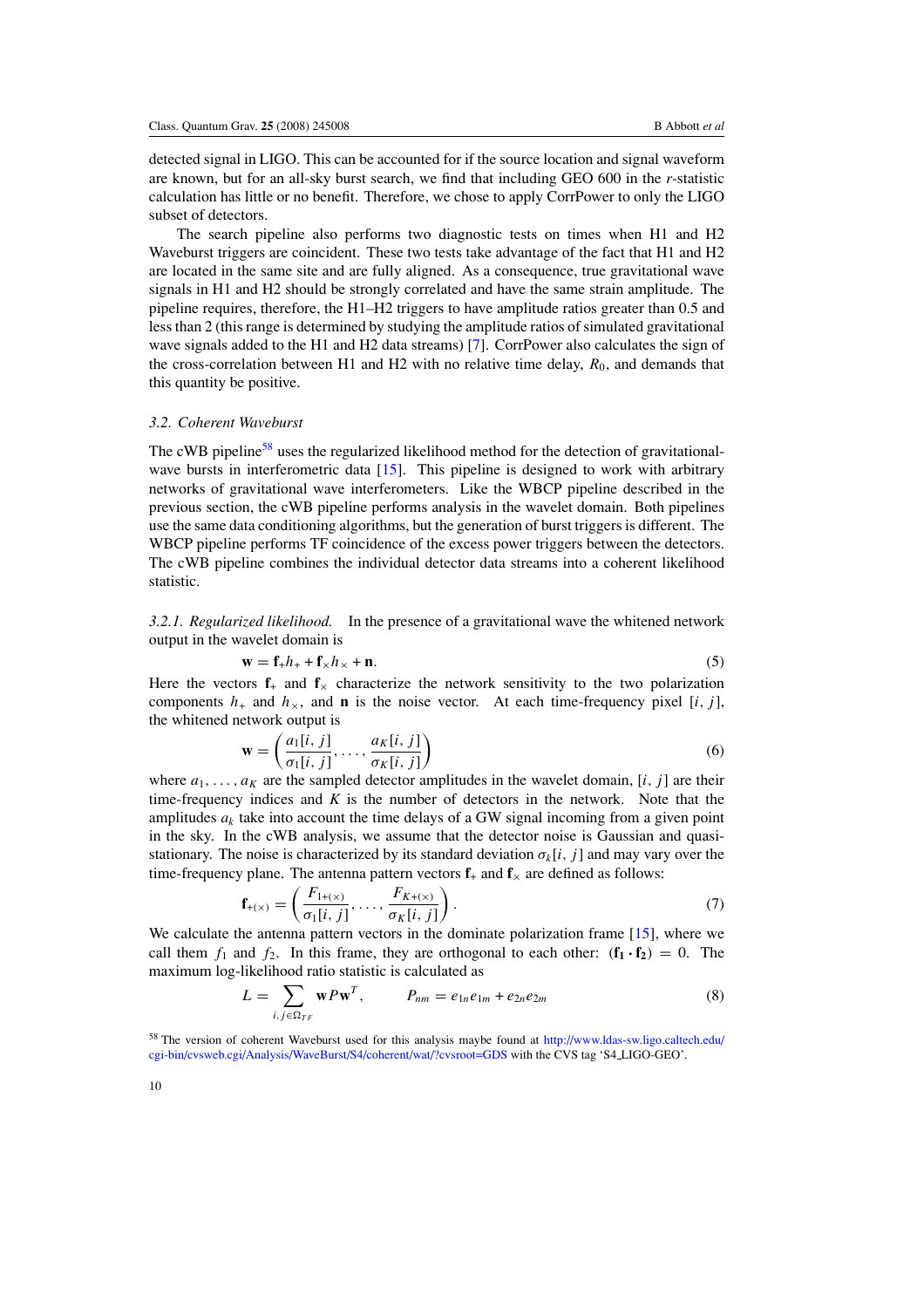where the time-frequency indices *i* and *j* run over some area  $\Omega_{TF}$  on the TF plane selected for the analysis (network trigger) and the matrix *P* is a projection constructed from the unit vectors  $e_1$  and  $e_2$  along the directions of  $f_1$  and  $f_2$ , respectively. The null space of the projection *P* defines the reconstructed detector noise which is often called the null stream. The null energy *N* is calculated by

$$
N = E - L,\tag{9}
$$

where

$$
E = \sum_{i,j \in \Omega_{TF}} |\mathbf{w}|^2, \tag{10}
$$

and  $|\mathbf{w}|$  is the vector norm of **w**. The null energies  $N_k$  for individual detectors can be also reconstructed [\[15\]](#page-23-0). We also introduce a correlated energy  $E_c$  which is defined as the sum of the likelihood terms corresponding to the off-diagonal elements of the matrix *P*.

However, the projection *P* may not always be constructed. For example, for a network of aligned detectors  $|{\bf f}_2| = 0$  and the unity vector  ${\bf e}_2$  is not defined. As shown in [\[15\]](#page-23-0) even for misaligned detectors the network may be much less sensitive to the secondary GW component  $(|{\bf f}_2| \ll |{\bf f}_1|)$  and it may not be reconstructed from the noisy data. In order to solve this problem, we introduce a regulator by changing the norm of the  $f_2$  vector

$$
|\mathbf{f}'_2|^2 = |\mathbf{f}_2|^2 + \delta(|\mathbf{f}_1|^2 - |\mathbf{f}_2|^2),\tag{11}
$$

where the parameter  $\delta$  is selected to be 0.1. The regularized likelihood is then calculated by using the operator P constructed from the vectors  $\mathbf{e}_1$  and  $\mathbf{e}'_2$ , where  $\mathbf{e}'_2$  is  $\mathbf{f}_2$  normalized by |**f <sup>2</sup>**|. All other coherent statistics, such as the null and correlated energies, are calculated accordingly.

*3.2.2. Reconstruction of network triggers.* Coherent Waveburst first resamples the calibrated data streams to 4096 Hz before whitening them in the wavelet domain. The Meyer wavelet is used to produce time-frequency maps with the frequency resolutions of 8, 16, 32, 64, 128 and 256 Hz. An upper bound on the total energy  $|\mathbf{w}|^2$  is then calculated for each network pixel; if greater than a threshold, the total energy is then computed for each of 64800 points in the sky placed in a grid with  $1° \times 1°$  resolution. If the maximum value of  $|\mathbf{w}|^2$  is greater than 12–13 (depending on the frequency resolution), the network pixel is selected for likelihood analysis. The selected pixels are clustered together to form network triggers [\[16](#page-23-0)].

After the network triggers are identified, we reconstruct their parameters, including the two GW polarizations, the individual detector responses and the regularized likelihood triggers. All the trigger parameters are calculated for a point in the sky which is selected by using a criteria based on the correlated energy and null energy. Namely, we select such a point in the sky where the network correlation coefficient *cc* is maximized:

$$
cc = \frac{E_c}{N + E_c}.\tag{12}
$$

For a GW signal at the true source location a small null energy and large correlated energy is expected with the value of *cc* close to unity.

The identification of the network triggers and reconstruction of their parameters is performed independently for each frequency resolution. As a result multiple triggers at the same time-frequency area may be produced. The trigger with the largest value of the likelihood in the group is selected for the post-production analysis.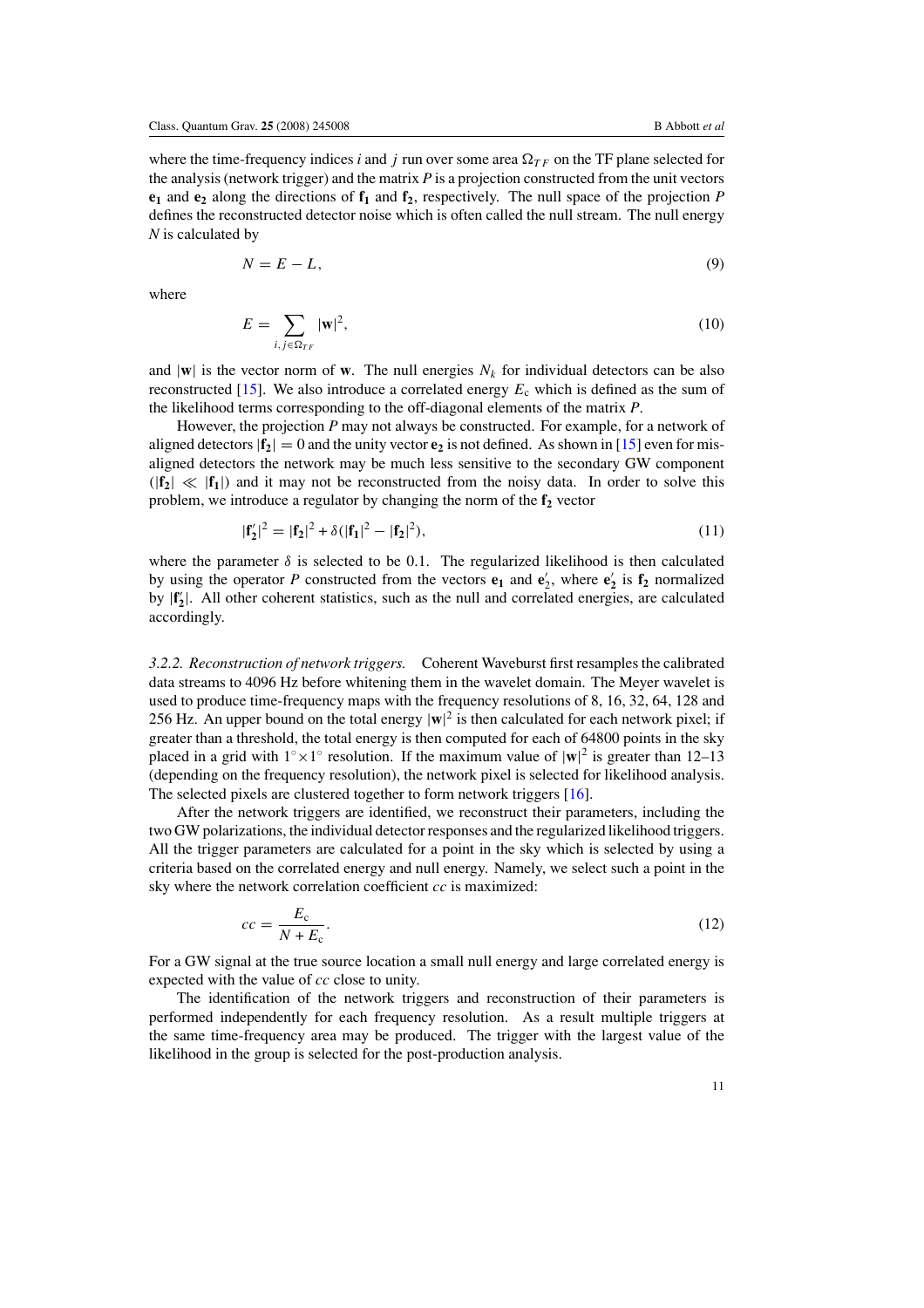<span id="page-14-0"></span>*3.2.3. Post-production analysis.* During the cWB post-production analysis, we apply additional selection cuts in order to reject instrumental and environmental artefacts. For this we use coherent statistics calculated during the production stage. Empirically, we found the following set of the trigger selection cuts that perform well on the S4 LIGO–GEO data.

Similar to the regularized likelihood statistic, one can define the sub-network likelihood ratios  $L_k$  where the energy of the reconstructed detector responses is subtracted from  $L$ :

$$
L_k = L - (E_k - N_k),\tag{13}
$$

where

$$
E_k = \sum_{i,j \in \Omega_{TF}} w_k^2 [i,j],\tag{14}
$$

and  $w_k[i, j]$  are the components of the whitened data vector defined by equation [\(6\)](#page-12-0). In the post-production analysis we require that all  $L_k$  are greater than 36 which effectively removes single-detector glitches.

Another very efficient selection cut is based on the network correlation coefficient *cc* and the rank SNR  $\rho_k$ . Typically, for glitches, little correlated energy is detected by the network and the reconstructed detector responses are inconsistent with the detector outputs, which result in a large null energy:  $E_c < N$  and  $cc \ll 1$ . For a gravitational wave signal, we expect  $E_c > N$ and the value of *cc* to be close to unity. We define the effective rank SNR as

$$
\rho_{\rm eff} = \left(\frac{1}{K} \sum_{k=1}^{K} \rho_k^2\right)^{cc/2},\tag{15}
$$

where  $\rho_k$  is the non-parametric signal-to-noise ratio for each detector based on the pixel rank statistic [\[28](#page-23-0)]

$$
y_k[i, j] = -\ln\left(\frac{R_k[i, j]}{M}\right). \tag{16}
$$

In the equation above,  $R_k[i, j]$  is the pixel rank (with  $R = 1$  for the loudest pixel) and *M* is the number of pixels used in the ranking process. The statistic  $y_k[i, j]$  follows an exponential distribution, independent of the underlying distribution of the pixel amplitudes, *wk*[*i, j* ]. The  $y_k[i, j]$  can be mapped into rank amplitudes  $x_k[i, j]$  which have Gaussian distribution with unity variance. The  $\rho_k$  is calculated as the square root of the sum of  $x_k^2[i, j]$  over the pixels in the cluster and it is a robust measure of the SNR of detected events in the case of non-Gaussian detector noise. We place a threshold on  $\rho_{\text{eff}}$  to achieve the false alarm rate desired for the analysis.

#### **4. Data quality**

Spurious excitations caused by environmental and instrumental noise increase the number of background triggers in gravitational-wave burst searches. Periods when there are detector hardware problems or when the ambient environmental noise level is elevated are flagged and excluded from the analysis. These *data quality flags* are derived from studies of diagnostic channels and from entries made in the electronic logbook by interferometer operators and scientists on duty that indicate periods of anomalous behaviour in the detector. Additionally, we veto times when data triggers are observed in coincidence with short-duration instrumental or environmental transients.

To maximize our chances of detecting a gravitational-wave burst, we must balance the reduction of each detector's observation time due to data quality flags and vetoes against the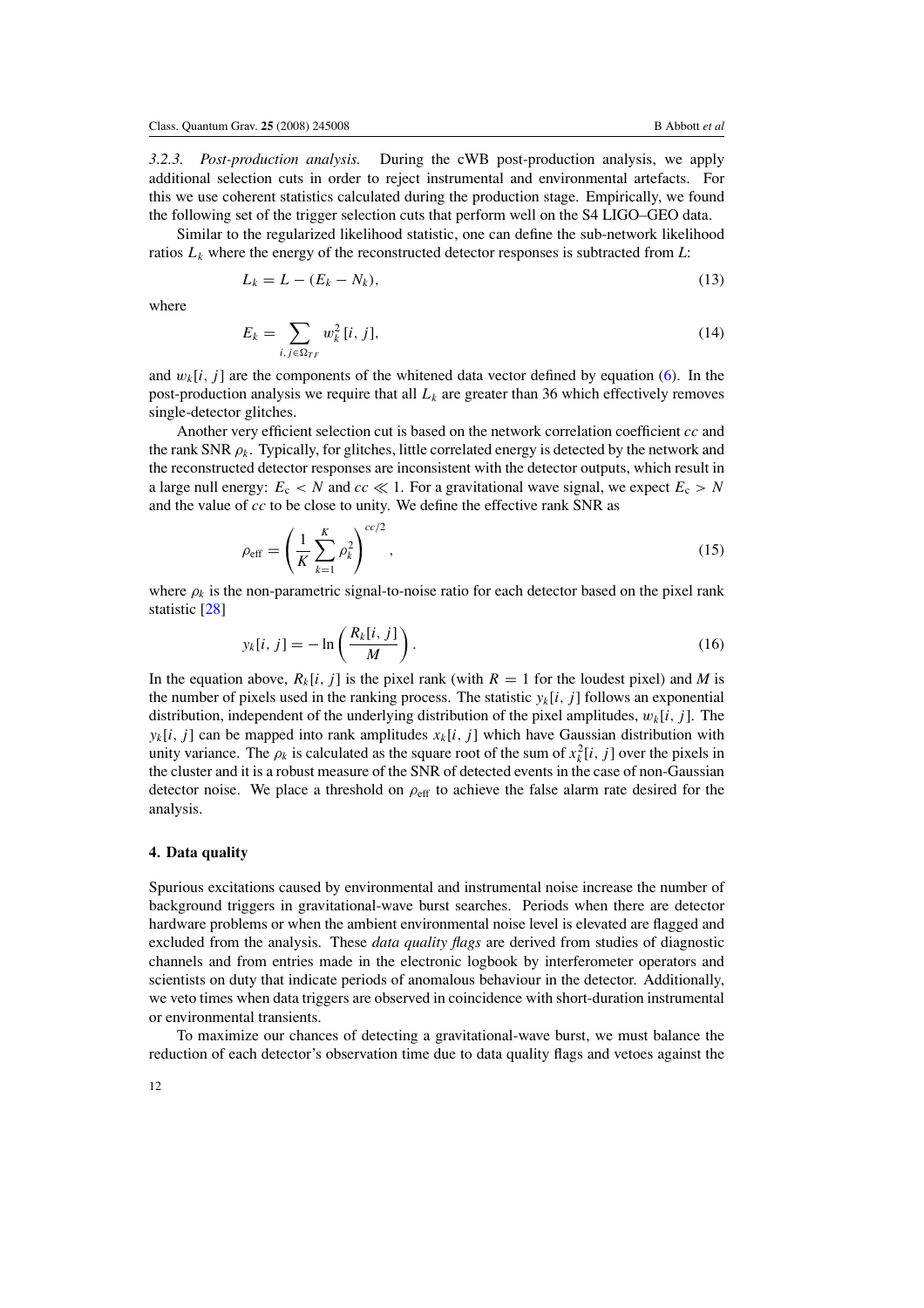effectiveness for removing background triggers from the analysis. The data quality flags and vetoes for the LIGO and GEO detectors are outlined below. Out of the 334 hours of quadruple coincidence observation time, 257 hours remained after excluding periods flagged by the data quality flags. This observation time is common to both pipelines. The total livetime of data analysed by cWB is larger by 1% because of different processing of data segments.

#### *4.1. GEO 600*

*4.1.1. Data quality flags.* GEO 600 data quality flags include periods when the data acquisition system is saturated (overflow) and when the  $\chi^2$  value is too high, as explained below.

The GEO 600 data stream is calibrated into a time series representing the equivalent gravitational wave strain at each sample. The GEO 600 calibration process determines if the noise, as measured by the acquired data, is close to that expected from the optical transfer function by using the  $\chi^2$  statistic [\[21\]](#page-23-0). If the  $\chi^2$  values are too high, it means that the calibration is not valid. Therefore, the  $\chi^2$  values from the calibration process are an indicator of data quality.

*4.1.2. Excess glitches.* During the first ten days of the S4 run, one of the suspended GEO components came into contact with a nearby support structure. This caused GEO data to be glitching excessively between 22 February and 4 March, 2005. The glitch rate fluctuated dramatically over this period because the distance between the component and the support structure changed as a function of temperature. Given the large variability in the glitch rate (about one order of magnitude on a timescale of hours), we decided to exclude this period from the analysis.

## *4.2. LIGO*

The data quality flags and auxiliary-channel vetoes used with the LIGO detectors are explained in more detail in [\[7\]](#page-23-0). Basic data quality cuts are first applied to LIGO data segments so as to exclude periods when the detector is out of lock or when simulated GW signals are injected into the detector. Additionally, data segments are excluded from the analysis when there clearly are problems with the LIGO hardware or when environmental noise sources cause spurious transient noise in the data.

We rejected periods when injected sinusoidal signals used for calibration were not present due to problems in the injection hardware. Since the calibration was unknown for these periods, totalling 1203 seconds, the data were excluded from the analysis. A study based on single-detector triggers showed correlations between the loudest triggers and the speeds of local winds. This was most prominent in H2. Therefore, data were not included in the analysis when the wind speed at the Hanford site was greater than 56 km h−<sup>1</sup> (35 miles per hour). This excluded a total of 10 303 seconds of four-detector livetime. Seismic activity between 0.4 and 2.4 Hz was observed to cause transients in the detector noise. Excess coincidences were observed between H1 and H2 when there was elevated seismic activity in this frequency range. As a result, time intervals when the root-mean-squared seismic signal exceeded seven times its median value were excluded from the analysis. This accounted for 11 704 seconds of the four-detector livetime. Correlations were also observed between singledetector triggers and times when data overflows occurred in an analog-digital-converter (ADC) in the length sensing and control subsystem. A data quality flag for the data overflows excluded 10 169 seconds of four-detector livetime. Transient dips in the stored light in the arm cavities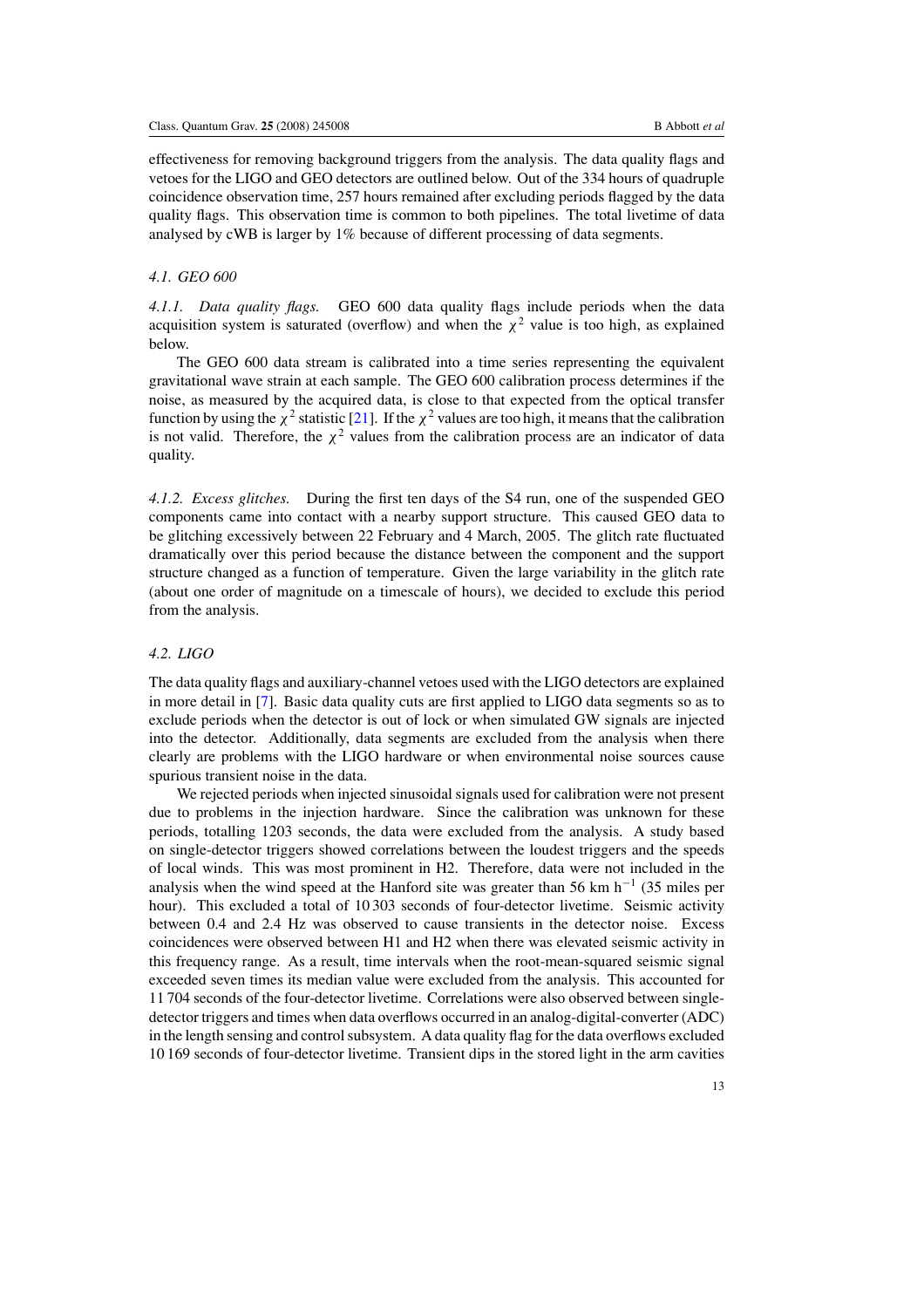were found to be strongly correlated with periods of high single-detector rates. Data were excluded from the analysis when the change in measured light relative to the last second was greater than 5% for H2 and L1. A threshold of 4% relative change was used for H1.

In addition to the exclusion of data segments, triggers attributed to short-duration instrumental or environmental artefacts are excluded from the analysis. This is done by applying vetoes based on triggers generated from auxiliary channels found to be in coincidence with transients in the gravitational wave data, where veto effectiveness (efficiency versus deadtime) is evaluated on time-shifted background data samples prior to use.

#### **5. Results**

Here we present and compare the results of the WBCP and cWB pipelines applied to the LIGO and GEO 600 data.

A total of 257 hours of quadruple coincidence data were processed with both the WBCP and cWB pipelines to produce lists of coincident triggers, each characterized by a central time, duration, central frequency and bandwidth. In addition to these characteristics, each trigger also has an estimated significance with respect to the background noise. Waveburst calculates the overall significance,  $Z_g$ , while CorrPower calculates the confidence,  $\Gamma$ . For coherent Waveburst, each trigger is characterized by the likelihood and effective SNR (see equations [\(13\)](#page-14-0) and [\(15\)](#page-14-0) respectively). Although WBCP calculates  $\Gamma$  using only the LIGO detectors, for convenience, we will refer to coincident triggers from either pipeline as *quadruple coincidence triggers*. The name is still valid for WBCP triggers since the Waveburst stage of the pipeline requires coincident excess power in all four detectors in the network.

The central frequencies for triggers from both pipelines were restricted to lie between 768 and 2048 Hz. This is because the sensitivity of the GEO 600 detector is closest to the LIGO detectors in this frequency range (see figure [2\)](#page-9-0). Moreover, the noise of GEO 600 is not very stationary at frequencies below 500 Hz, and many spurious glitches can be observed in the acquired data. CorrPower computes the *r* statistic over a broader band (64–3152 Hz), using only LIGO data.

For both pipelines, the L1 data are shifted with respect to H1, H2 and G1 data by one hundred 3.125-second time steps. The applied time shift is sufficiently large that any short gravitational-wave bursts present in the data cannot be observed in coincidence in all detectors. Therefore, we can study the statistics of the noise and tune the thresholds of the pipeline without bias from any gravitational wave signals that might be present in the data. The goal of the tuning is to reduce the number of time-shifted coincidences (background triggers) while maintaining high detection efficiency for simulated gravitational wave signals.

The efficiency of the pipeline at detecting gravitational-wave bursts for the selected thresholds is determined by adding into the data simulated gravitational wave signals of various morphologies and amplitudes. For this study, we used sine-Gaussians, sine waves with a Gaussian envelope, given in the Earth-fixed frame by

$$
h_{+}(t) = h_{0} \sin(2\pi f_{0}[t - t_{0}]) \exp[-(2\pi f_{0}[t - t_{0}])^{2}/2Q^{2}], \qquad (17a)
$$

$$
h_{\times}(t) = 0,\tag{17b}
$$

where  $t_0$  and  $h_0$  are the peak time and amplitude of the envelope,  $Q$  is the width of the envelope and  $f_0$  is the central frequency of the signal. The antenna responses (see equation [\(1\)](#page-10-0)) are generated for each simulated signal assuming a uniform distribution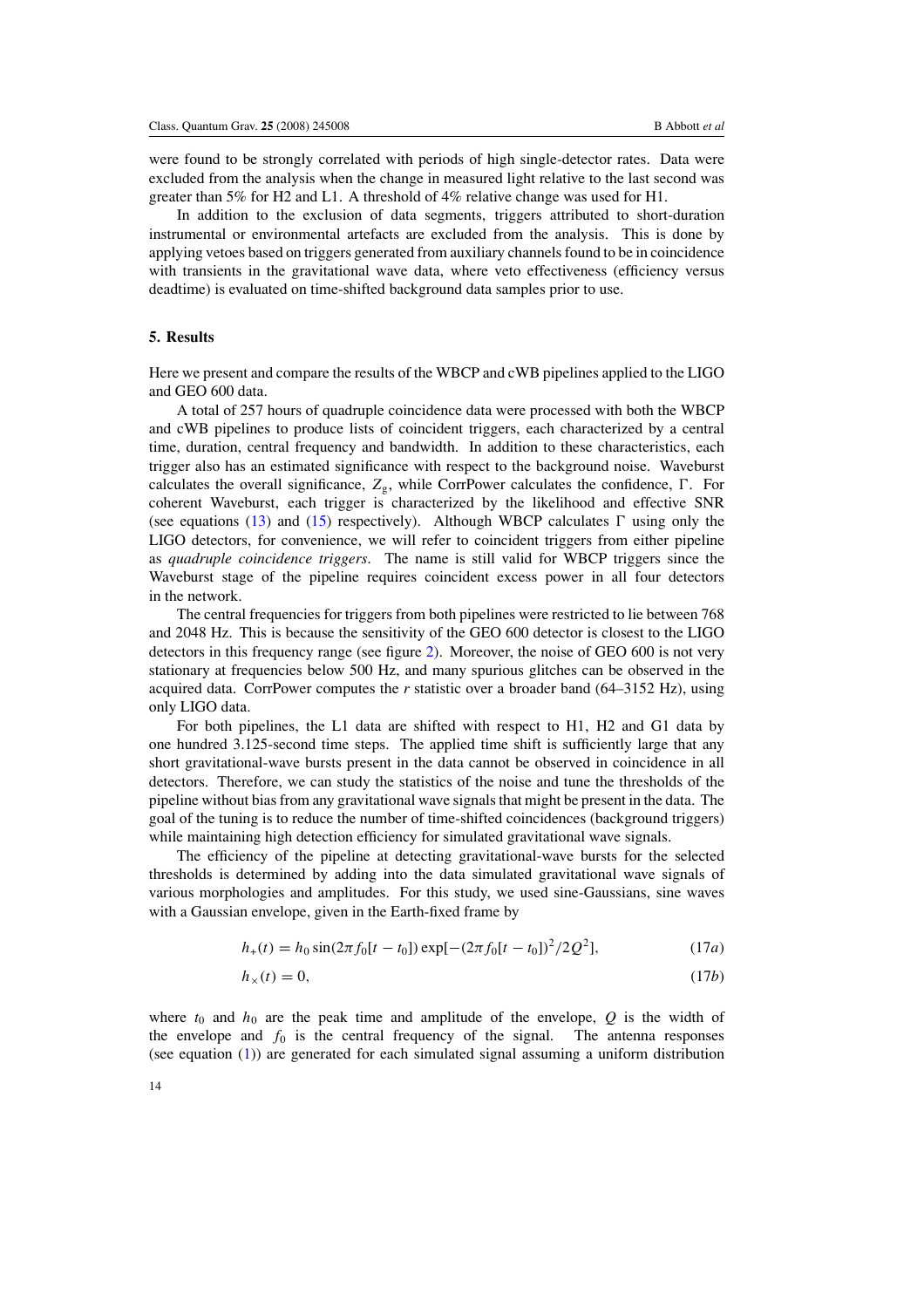

**Figure 3.** Quadruple coincidence rate as a function of the threshold on the Waveburst significance, *Z*g. The threshold used for this analysis is indicated by the dashed line. The error bars indicate the range corresponding to  $\pm \sqrt{n}/T$ , where *n* is the number of triggers observed above the  $Z_{\varphi}$ threshold over the livetime *T*.

in the sky and a polarization angle  $\psi$  uniformly distributed on [0,  $\pi$ ]. The signal strength is parameterized in terms of the root-sum-squared amplitude of the signal, *h*rss,

$$
h_{\rm rss} \equiv \sqrt{\int (|h_{+}(t)|^2 + |h_{\times}(t)|^2) \, \mathrm{d}t}.\tag{18}
$$

The detection efficiency is the fraction of injected signals that produce triggers surviving the selected thresholds for the respective pipeline. We characterize the sensitivity of each pipeline by its  $h_{\text{rss}}^{50\%}$ , which is the  $h_{\text{rss}}$  at which 50% of the injected signals are observed at the end of the pipeline (detection efficiency).

#### *5.1. Waveburst–CorrPower analysis*

For the WBCP pipeline, there are two threshold values to select. The background quadruple coincidence rate as a function of the threshold on Waveburst significance is shown in figure 3. Since the calculation of the *r*-statistic by CorrPower is computationally expensive and time consuming, we reduce the number of triggers by selecting a Waveburst significance threshold of  $Z_g = 5$ , for a false alarm rate of approximately 3 × 10<sup>-5</sup> Hz.

The CorrPower confidence,  $\Gamma$ , is then calculated for each surviving trigger. A scatter plot of  $\Gamma$  versus  $Z_g$  for these triggers can be seen in figure  $4(a)$  $4(a)$ . Note that all triggers have  $\Gamma$  values less than 4. The distributions of the  $\Gamma$  values of both the time-shifted background triggers and the unshifted triggers are plotted in figure [4\(](#page-18-0)*b*).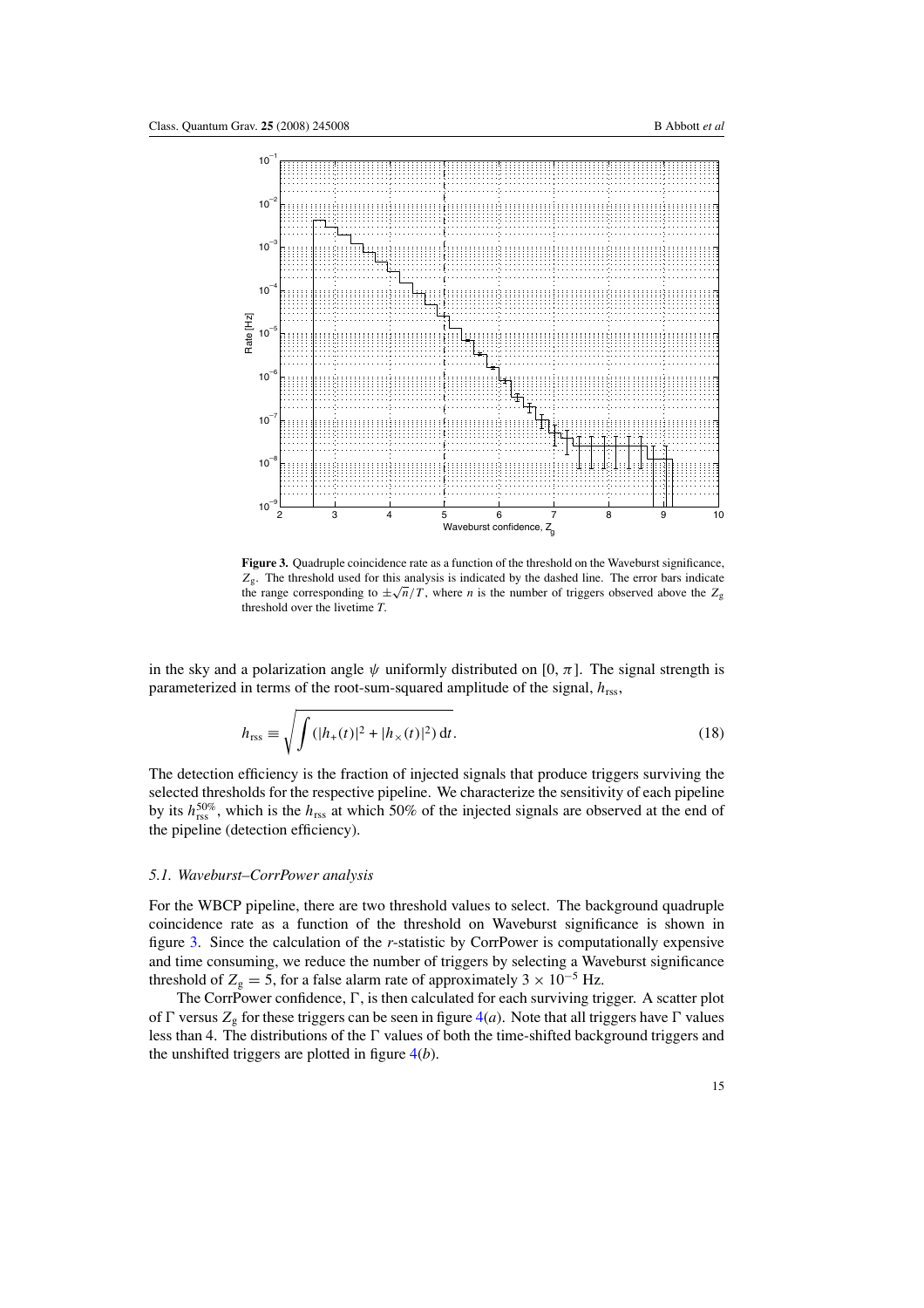<span id="page-18-0"></span>

**Figure 4.** (*a*) Scatterplot of *r*-statistic confidence,  $\Gamma$ , versus Waveburst  $Z_g$ . The time-shifted background triggers are plotted as grey dots while the unshifted triggers are plotted as black dots. The dashed line indicates the  $\Gamma$  threshold chosen for this analysis. (*b*) Overlaid histograms of the unshifted triggers and the  $\Gamma$  distribution for the time-shifted triggers averaged over the 100 time shifts. The grey patches indicate the standard deviation in the number of triggers at each time shift. The error bars indicate the range corresponding to  $\pm \sqrt{n}/100$ , where *n* is the total number of triggers in each bin.

**Table 1.** Table of background triggers and  $h_{\rm rss}^{50\%}$  as a function of  $\Gamma$ . The total number of background triggers observed over all 100 time-shifts is shown.

| $\Gamma$ threshold | Number of<br>background triggers $f = 849$ Hz 1053 Hz 1615 Hz | $h_{\rm res}^{50\%}$ [×10 <sup>-21</sup> Hz <sup>-1/2</sup> ] |     |      |
|--------------------|---------------------------------------------------------------|---------------------------------------------------------------|-----|------|
|                    |                                                               |                                                               |     |      |
| $\overline{0}$     | 881                                                           | 6.6                                                           | 6.9 | 13.5 |
| 3                  |                                                               | 6.6                                                           | 7.1 | 13.7 |
| $\overline{4}$     | 0                                                             | 6.8                                                           | 7.2 | 13.9 |

Table 1 shows the number of background coincidences and the  $h_{\text{rss}}^{50\%}$  values for sine-Gaussian injections of different central frequencies for several trial values of the threshold on  $\Gamma: \Gamma > 0$  (CorrPower not used),  $\Gamma > 3$  and  $\Gamma > 4$ . We note that the  $h_{\text{rss}}^{50\%}$  values for a threshold of  $\Gamma = 4$  are only a few percent higher than those for a threshold of  $\Gamma = 3$ , while the number of background triggers is reduced from 1 to 0. With the implied reduction rate in false alarm rate in mind, we choose the CorrPower threshold of  $\Gamma = 4$ .

The fraction of sine-Gaussian signals detected above threshold (detection efficiency) as a function of injected  $h_{\text{rss}}$  is shown in figure [5.](#page-19-0) Note that the detection efficiencies do not reach 1 for even the loudest injected signals because of the application of auxiliary-channel vetoes. This effect was also observed in [\[7](#page-23-0)]. The detector is effectively blind to GW for the duration of the veto because we are excluding any observations within this period. This exclusion means that there is a non-zero false dismissal probability, even for the loudest GW signals.

#### *5.2. Coherent Waveburst analysis*

For cWB, the tuning strategy is to set thresholds such that no background triggers are observed. We first require that  $L_k$  for all three-detector combinations in the network be greater than 36. We then set the effective SNR threshold high enough to eliminate all remaining background triggers. Figure [6](#page-20-0) shows the quadruple coincidence rate as a function of the effective SNR,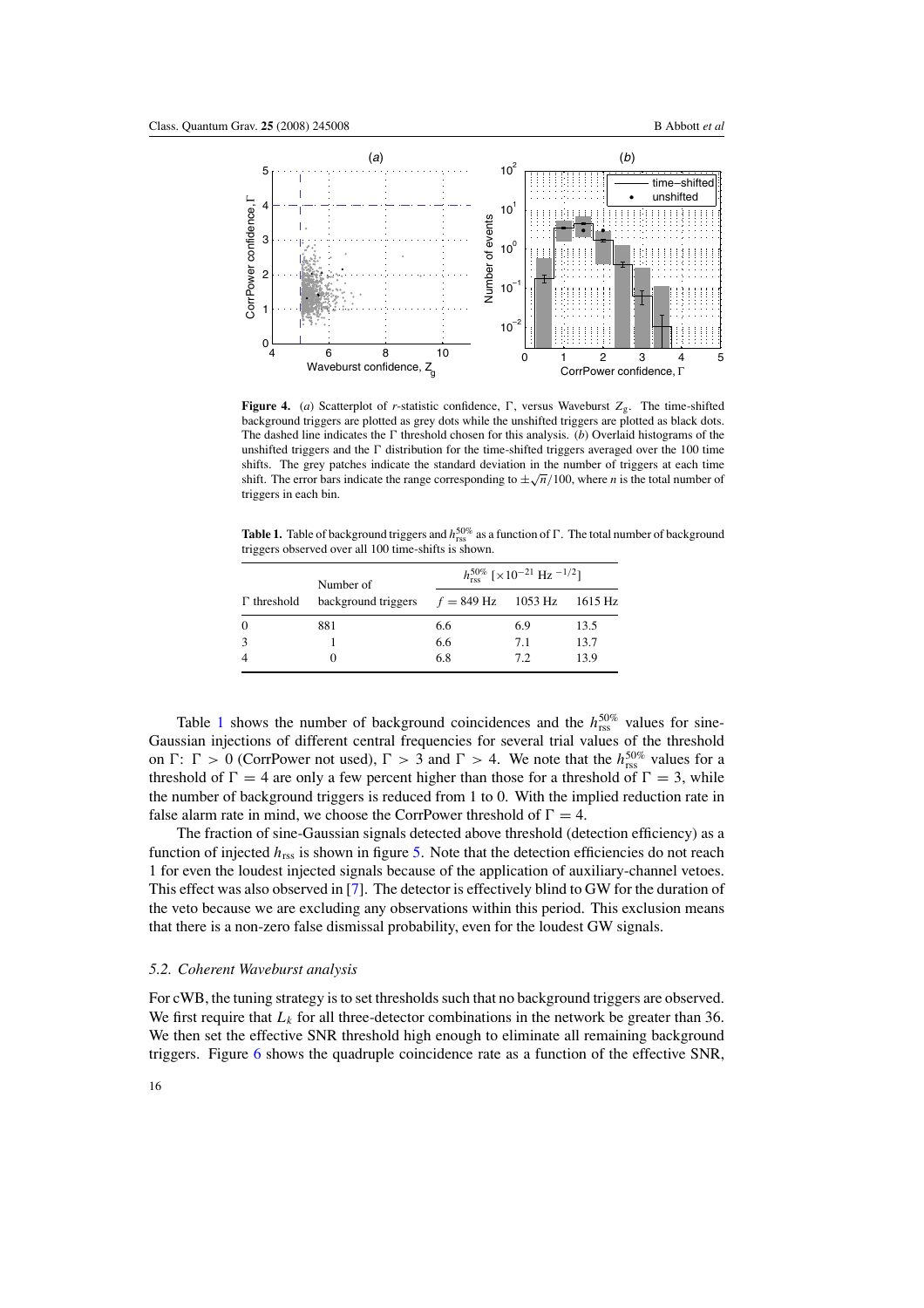<span id="page-19-0"></span>

**Figure 5.** Detection efficiency of the WBCP pipeline for various sine-Gaussian simulated gravitational-wave bursts, as a function of the signal amplitude (defined by equation 18). The legend indicates the central frequency (Hz) of the injected signal.

 $\rho_{\text{eff}}$ . We set a threshold on the effective SNR at 3.4. This threshold corresponds approximately to the root sum square of the matched filter SNR of 11–12 detected in the network.

To determine the detection efficiency, we then inject sine-Gaussian burst signals into the data and determine the fraction of injections detected for the selected effective SNR and likelihood thresholds. Figure [7](#page-21-0) plots the detection efficiency as a function of the  $h_{rs}$  of the injected sine-Gaussians. As with the WBCP pipeline, a small fraction of the injection signals fall within periods when the data is vetoed. However, in addition to this, several injected sine-Gaussians are missed by cWB, even at the loudest injection amplitudes, because they have sky locations and polarizations where the antenna response at the Hanford detector site is very small. This means that the injection is missed by both H1 and H2. Of the two remaining detectors in the network, the noise in G1 tends to be higher than in L1. Therefore, these injected signals are only detected strongly by L1 and the trigger does not cross the selected thresholds.

#### *5.3. Zero-lag observations and efficiency comparison*

With the thresholds chosen using the time-shifted analysis detailed in the previous two subsections, a search for gravitational waves is performed on LIGO–GEO data between 768 and 2048 Hz with no time shift applied (zero-lag). No coincidences are observed above the chosen thresholds for either pipeline.

Figure [4](#page-18-0) plots the  $\Gamma$  versus  $Z_g$  scatter and  $\Gamma$  distribution of the unshifted triggers from the WBCP pipeline. From figure  $4(a)$  $4(a)$ , it is clear that there are no unshifted triggers above the predetermined thresholds of  $\Gamma = 4$  and  $Z_g = 5$ . Though the distribution of the unshifted triggers in figure  $4(b)$  $4(b)$  has an outlier at the  $\Gamma = 2$  histogram bin, one should bear in mind that these triggers are well below the pre-determined  $\Gamma$  threshold of 4. Using the Kolmogorov–Smirnov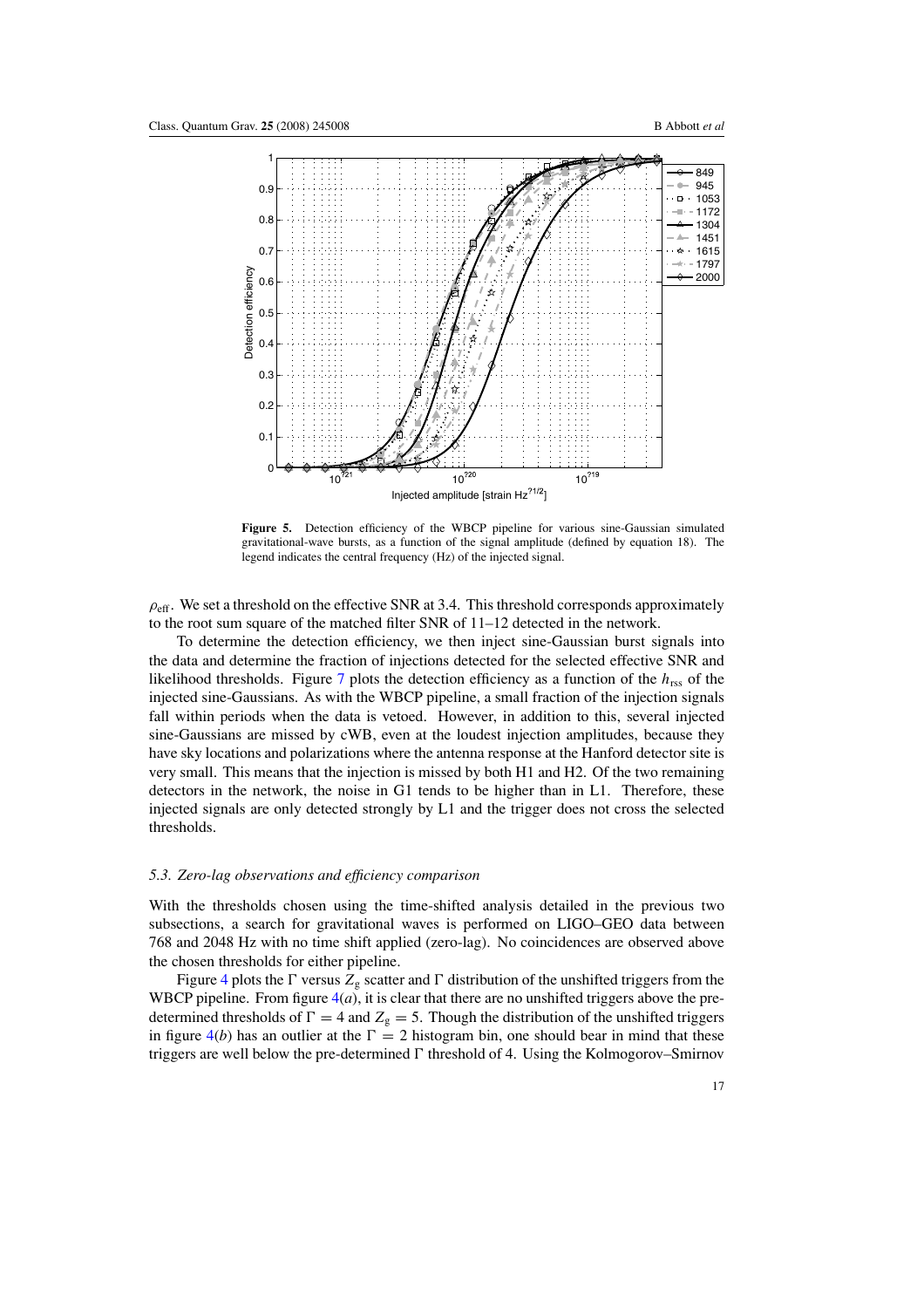<span id="page-20-0"></span>

**Figure 6.** Rate of background triggers as a function of effective SNR for the cWB pipeline. The L1 data is shifted in 100 discrete time steps and, for each threshold value of  $\rho_{\text{eff}}$ , the background rate is calculated by taking an average over all 100 time shifts and plotted as the staircase plot. The *ρ*eff distribution for unshifted data is represented by black dots. As with previous figures, the error bars indicate the range corresponding to  $\pm \sqrt{n}/100$ , where *n* is the total number of triggers in each bin. Also, the grey patches indicate the standard deviation in the number of triggers at each time shift.

test, the statistical significance of the fluctuations in the  $\Gamma$  distribution of the unshifted triggers is calculated to be 18%, which means that the null hypothesis is accepted (assuming a standard significance threshold 5% or greater to accept the null hypothesis).

The  $\rho_{\text{eff}}$  distribution of the unshifted triggers (black dots) for the cWB pipeline is shown in figure 6. The distribution of the unshifted triggers is consistent with the background distribution. No unshifted triggers were observed above the pre-determined threshold of  $\rho_{\text{eff}} = 3.4$ . In fact, there are no unshifted triggers with  $\rho_{\text{eff}} > 2.7$ .

With no zero-lag coincidences observed in either pipeline, we compare the sensitivities of the two pipelines. We characterize each pipeline's sensitivity by the  $h_{\text{rss}}^{50\%}$  values. The  $h_{\text{rss}}^{50\%}$  values for the two pipelines used on the LIGO–GEO S4 data set are given in table [2](#page-21-0) and plotted against the strain spectral densities of the detectors in figure [8.](#page-22-0) We note that the  $h_{\text{rss}}^{50\%}$ values obtained for the cWB pipeline are 30–50% lower than those of the WBCP pipeline. As desired, the  $h_{\text{rss}}^{50\%}$  values for the cWB pipeline are also better than those for the same signals at these frequencies for a WBCP gravitational-wave burst search using only LIGO S4 data  $(4.5 \times 10^{-21} \text{ Hz}^{-1/2} \text{ at } 849 \text{ Hz and } 6.5 \times 10^{-21} \text{ Hz}^{-1/2} \text{ at } 1053 \text{ Hz})^{59}$  [\[7\]](#page-23-0).

One should also bear in mind that the uncertainty in the calibration of the detector response to GW has been conservatively estimated to be 10% for LIGO and GEO 600 [\[23](#page-23-0), [24](#page-23-0)]. The calibration uncertainty introduces an unknown systematic shifted in the amplitude scales in

<sup>59</sup> This search was performed in a different frequency range, 64–1600 Hz, from that reported here. Additionally, for a fairer comparison, the effects of calibration uncertainty have been removed from the values quoted here.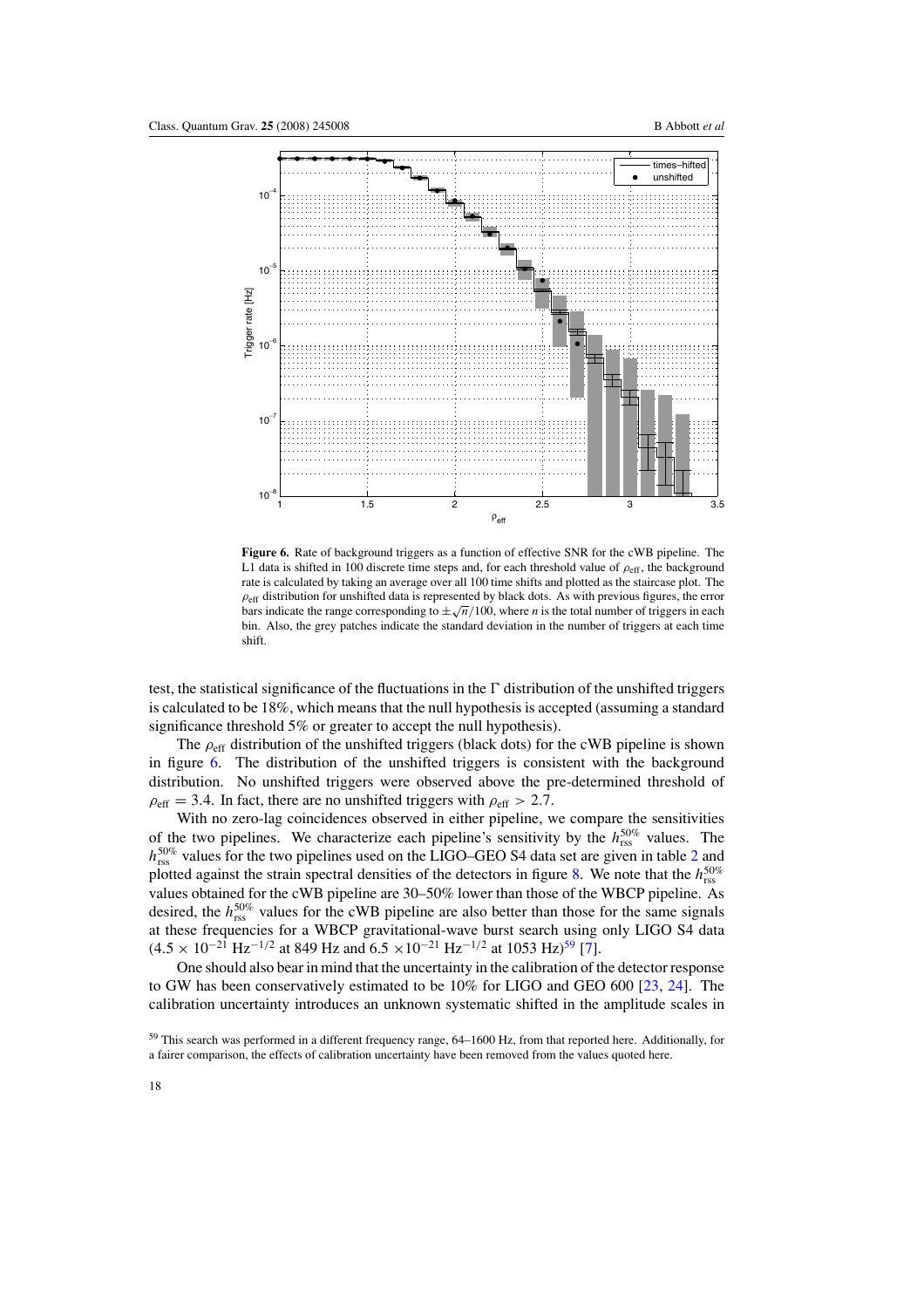<span id="page-21-0"></span>

Figure 7. Detection efficiency of the coherent Waveburst pipeline for various sine-Gaussian simulated gravitational-wave bursts, as a function of the signal amplitude (defined by equation 18). The legend indicates the central frequency (Hz) of the injected signal.

**Table 2.** Table of  $h_{\text{rss}}^{50\%}$  as a function of sine-Gaussian central frequencies.

| Sine-Gaussian          | $h_{\rm rss}^{50\%}$ [×10 <sup>-21</sup> Hz <sup>-1/2</sup> ] |                    |  |
|------------------------|---------------------------------------------------------------|--------------------|--|
| central frequency [Hz] | Waveburst-CorrPower                                           | Coherent Waveburst |  |
| 849                    | 6.8                                                           | 3.8                |  |
| 945                    | 6.6                                                           | 4.5                |  |
| 1053                   | 7.2                                                           | 4.9                |  |
| 1172                   | 9.0                                                           | 5.8                |  |
| 1304                   | 9.0                                                           | 6.3                |  |
| 1451                   | 11.8                                                          | 7.8                |  |
| 1615                   | 13.9                                                          | 8.0                |  |
| 1797                   | 17.8                                                          | 9.3                |  |
| 2000                   | 23.6                                                          | 12.8               |  |

figures [5](#page-19-0) and 7. While the effect of calibration uncertainty is included in the gravitationalwave burst search with only LIGO S4 data, we have not included calibration uncertainty for the analysis described here. This is because, while the effect of calibration uncertainty is important for the upper limits set in [\[7](#page-23-0)], it is less crucial here since no upper limits have been set.

### **6. Discussion**

The first joint search for gravitational-wave bursts using the LIGO and GEO 600 detectors has been presented. The search was performed using two pipelines, Waveburst–CorrPower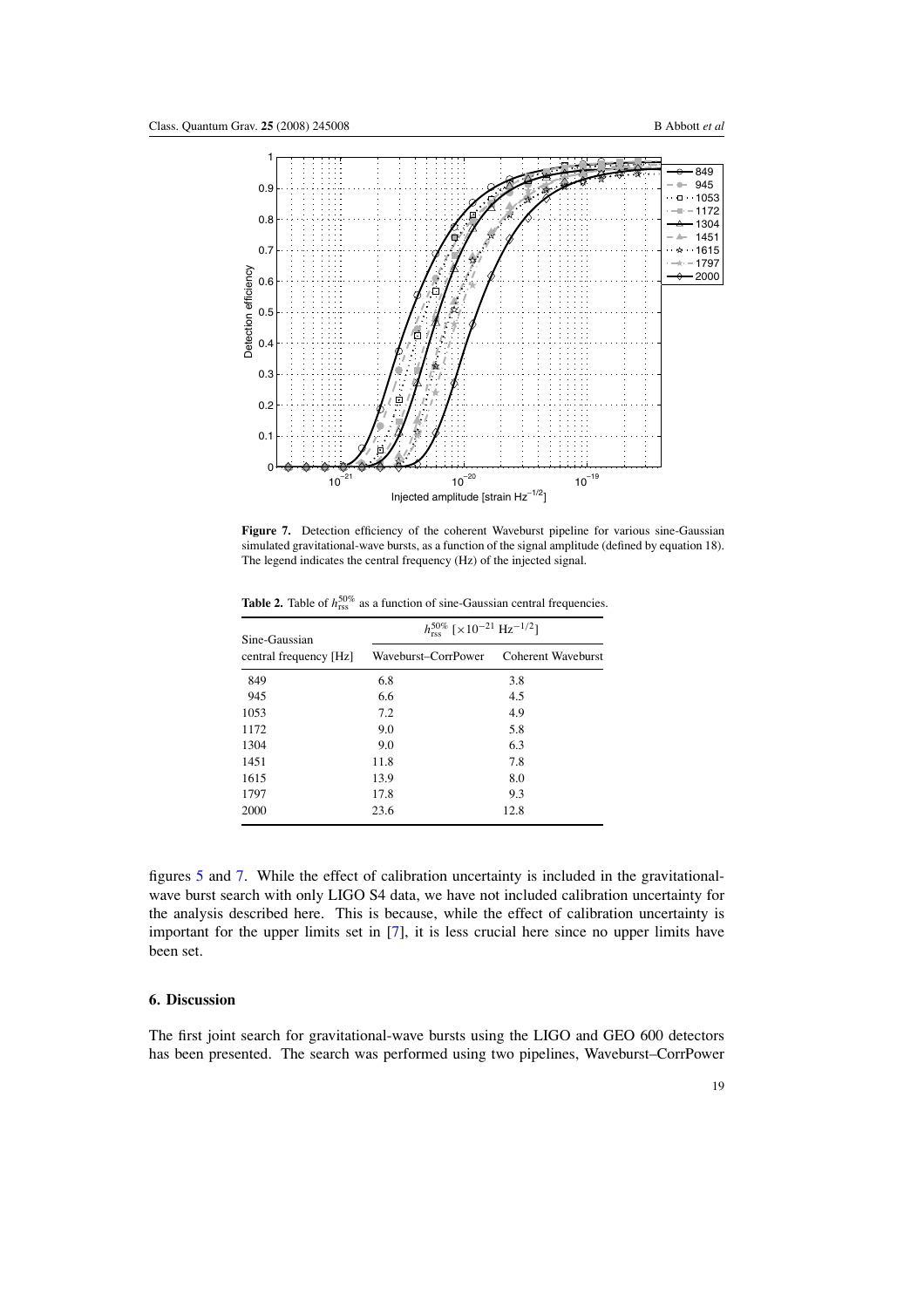<span id="page-22-0"></span>

**Figure 8.** The  $h_{\text{rss}}^{50\%}$  values for Waveburst–CorrPower (' $\times$ ' markers) and coherent Waveburst ('\*' markers) pipelines for sine-Gaussians of different central frequencies. Coherent Waveburst is sensitive to gravitational wave signals with amplitudes 30–50% lower than those detectable by Waveburst–CorrPower.

(WBCP) and coherent Waveburst (cWB), and targeted signals in the frequency range 768– 2048 Hz. No candidate gravitational wave signals have been identified.

The detection efficiencies of the two pipelines to sine-Gaussians have been compared. The cWB pipeline has  $h_{\text{rss}}^{50\%}$  values 30–50% lower than those of the WBCP pipeline. These improved detection efficiencies are also better than those obtained for the all-sky burst search using only LIGO S4 data and the WBCP pipeline [\[7\]](#page-23-0). One should note, however, that the LIGO-only search was performed at a lower frequency range (64–1600 Hz) and optimized for the characteristics of the noise in that frequency range to maximize detection efficiency. Nonetheless, these results show that, for WBCP, the detection efficiency is limited by the least sensitive detector when applied to a network of detectors with different antenna patterns and noise levels. This is because WBCP requires that excess power be observed in coincidence by all detectors in the network. While it is certainly possible to further tune the WBCP pipeline on the LIGO–GEO S4 data to improve its sensitivity (for example, by reducing the Waveburst threshold on GEO data or not imposing quadruple coincidence [\[29\]](#page-23-0)), we note that the cWB pipeline naturally includes detectors of different sensitivities by weighting the data with the antenna patterns and noise. Therefore, with the cWB pipeline, the detection efficiency of the network is not limited by the least sensitive detector and there is no need for pipeline tunings that are tailored for particular detector networks.

#### **Acknowledgments**

The authors gratefully acknowledge the support of the United States National Science Foundation for the construction and operation of the LIGO Laboratory and the Science